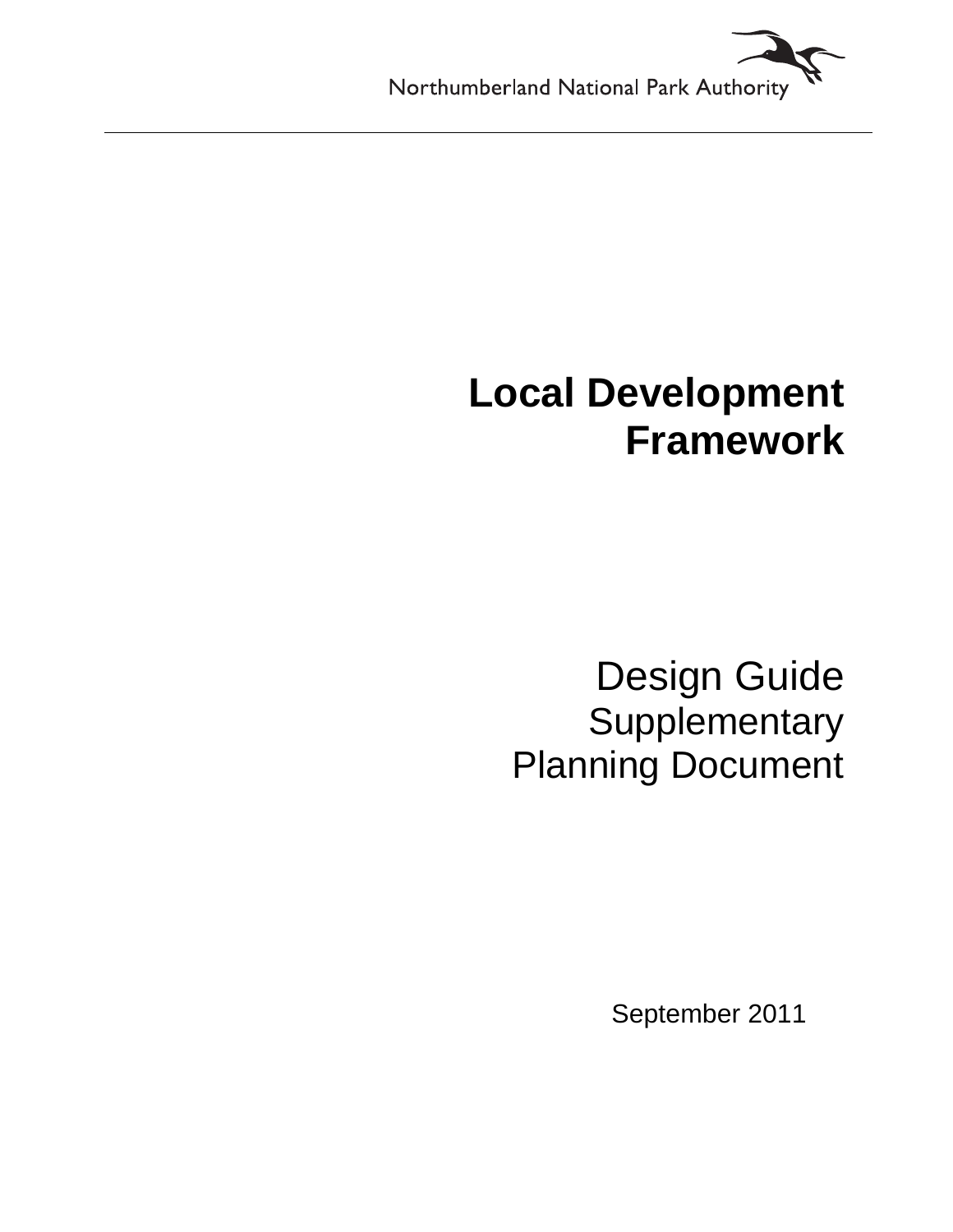# **Preface**

Northumberland National Park Authority guides and controls new development within the National Park. If planning permission is needed then an application should be submitted to the Authority. We then decide whether or not to grant planning permission based on our planning policies.

This document provides a framework for the achievement of high quality, sustainable design. It seeks to promote a high standard in the design of new development and in sympathetic and sustainable alterations and extensions to traditional buildings. It will help to ensure that the principles of sustainable development are embedded in all development.

The Design Guide Supplementary Planning Document has been prepared following wide community and other stakeholder engagement both on early issues and then on the draft document. Details of the community engagement which has informed this final document is available on our website www.northumberlandnationalpark.org.uk/buildingdesignguide. As an adopted Supplementary Planning Document it will be used to inform the determination of planning applications.

# **Further Information**

If you have any queries regarding this document you can contact us in the following ways, by:

- Letter to: Planning Team, Northumberland National Park Authority, Eastburn, South National Park, Hexham NE46 1BS
- Email to Idf@nnpa.org.uk
- Fax to 01434 611670

E-mail is not a guaranteed or secure means of communication. If you do not receive a reply within a reasonable time frame, or at least 24 hours before any deadline that may be relevant to the e-mail, then do phone us on 01434 605555 to check that the e-mail has been received and not been lost / stopped somewhere along the way.

Alternative formats of this document are available, such as large print, audio or translated – Please contact the Planning Team who will be happy to discuss your needs.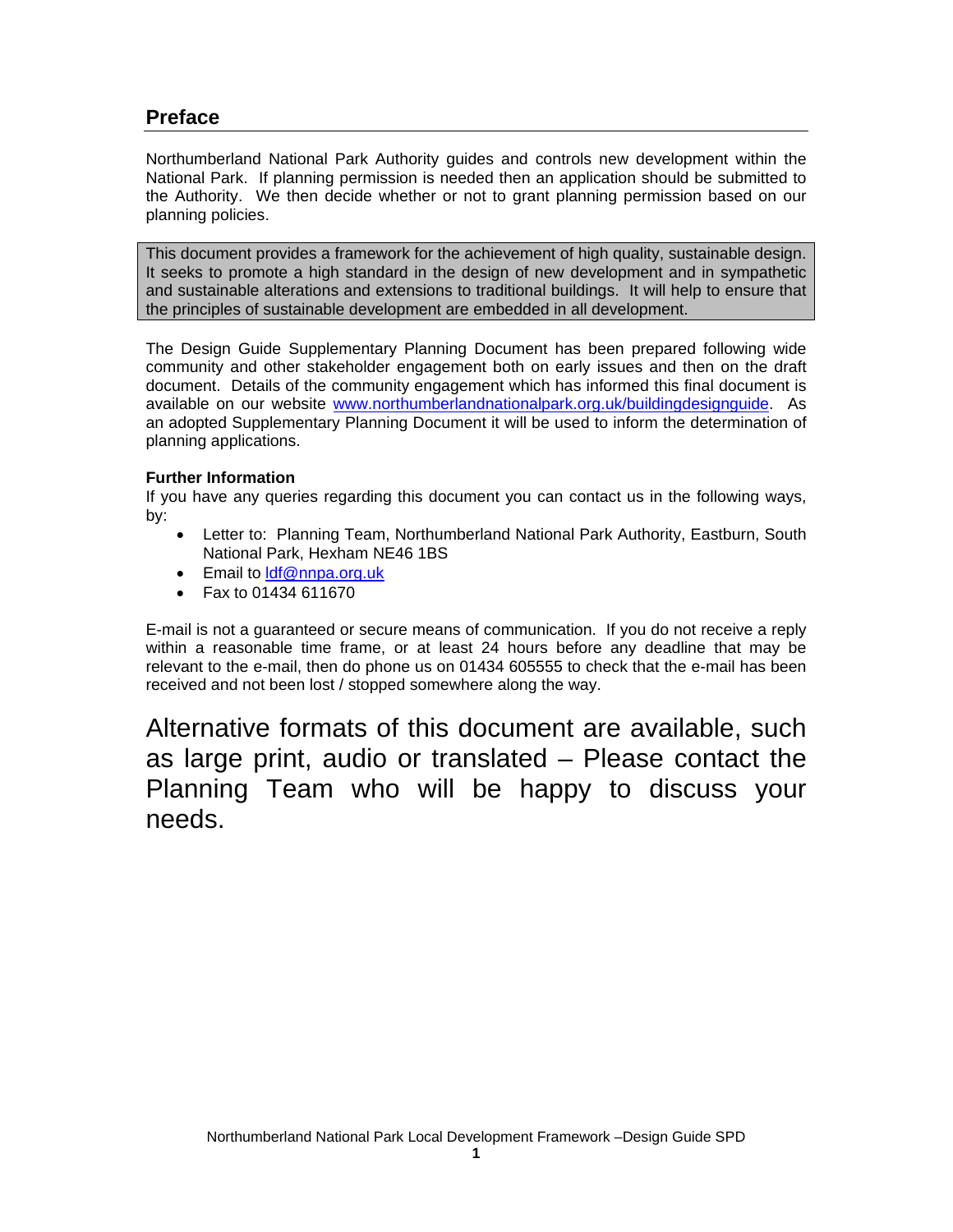# **Contents**

|    | <b>Preface</b>           |                                                                                                                                                                                                                                                                                                                                                                                                                                                                                                                                                                                                              | 1  |
|----|--------------------------|--------------------------------------------------------------------------------------------------------------------------------------------------------------------------------------------------------------------------------------------------------------------------------------------------------------------------------------------------------------------------------------------------------------------------------------------------------------------------------------------------------------------------------------------------------------------------------------------------------------|----|
| 1. |                          | <b>Introduction</b><br>Background<br><b>National Park Vision</b><br>Purpose of the SPD<br><b>Next Steps</b><br><b>Sustainability Appraisal</b><br><b>Habitats Regulations</b>                                                                                                                                                                                                                                                                                                                                                                                                                                | 4  |
| 2. |                          | <b>Planning Context</b><br><b>NNP Development Plan</b><br>The Core Strategy<br><b>National Policy</b>                                                                                                                                                                                                                                                                                                                                                                                                                                                                                                        | 6  |
| 3. |                          | Understanding the Character of Northumberland National Park<br><b>Landscape and Settlements</b><br><b>Building Form and Hierarchy</b><br><b>Traditional Materials</b>                                                                                                                                                                                                                                                                                                                                                                                                                                        | 10 |
| 4. |                          | The Importance of Good Design<br>Principles                                                                                                                                                                                                                                                                                                                                                                                                                                                                                                                                                                  | 14 |
| 5. |                          | <b>Sustainable Design</b><br>Conserving and enhancing the special qualities<br>Making efficient use of land, materials, and infrastructure<br>Opportunities to understand and enjoy the special qualities<br>Economic and social well-being<br>Reducing the causes and impacts of climate change<br>Demonstrating high quality design and sustainable construction<br>Promoting accessibility via public transport, cycling, or walking<br>Conserving scarce resources<br>Conserving water resources, air, and soils<br>Reducing the amount of waste produced and increasing the amount recycled<br>Flooding | 15 |
| 6. | <b>Design Principles</b> |                                                                                                                                                                                                                                                                                                                                                                                                                                                                                                                                                                                                              | 18 |
|    | 6.1                      | <b>New Development</b><br>Setting and Form                                                                                                                                                                                                                                                                                                                                                                                                                                                                                                                                                                   | 18 |
|    | 6.2                      | <b>Conversions</b><br>Principles<br><b>Introducing Daylight</b><br><b>Windows and Doors</b><br>Chimneys / Flues                                                                                                                                                                                                                                                                                                                                                                                                                                                                                              | 18 |
|    | 6.3                      | <b>Alterations and Extensions</b><br><b>Alterations</b><br>Extensions<br>Porches<br>Conservatories / Sun Rooms                                                                                                                                                                                                                                                                                                                                                                                                                                                                                               | 20 |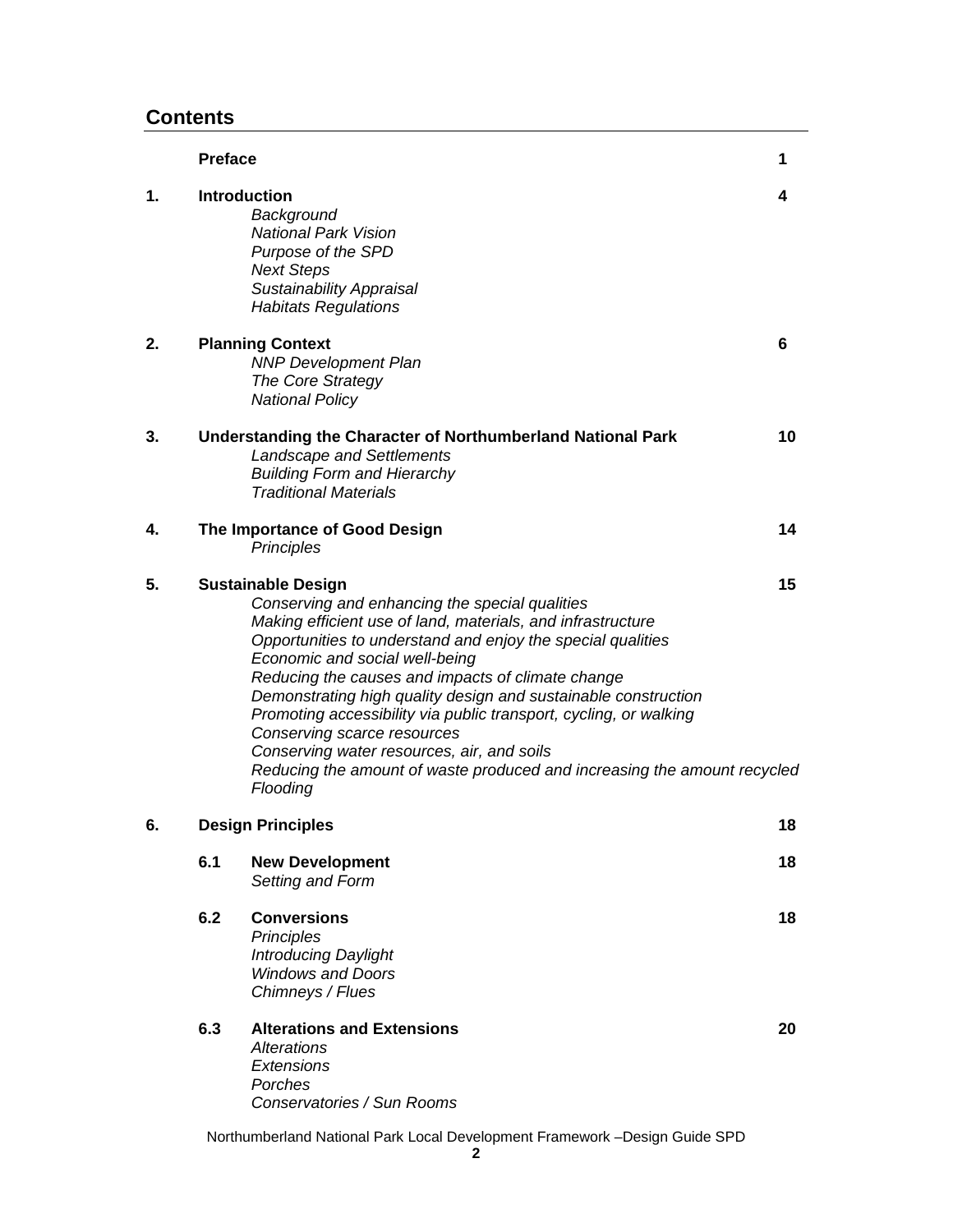| 6.4 | <b>External Works</b><br><b>Principles</b><br><b>Hard Landscaping</b><br>Soft Landscaping                                                               | 21 |
|-----|---------------------------------------------------------------------------------------------------------------------------------------------------------|----|
| 6.5 | <b>Energy Infrastructure</b><br><b>Principles</b><br>Solar Water Heating & Photovoltaic's<br><b>Wind Energy</b><br>Biomass<br>Micro Hydro<br>Geothermal | 23 |
| 6.6 | <b>Economic Development (including Agriculture)</b><br><b>New Farm Buildings</b><br><b>Other Economic Development</b>                                   | 25 |
|     | <b>Appendix 1</b> Further Information                                                                                                                   | 27 |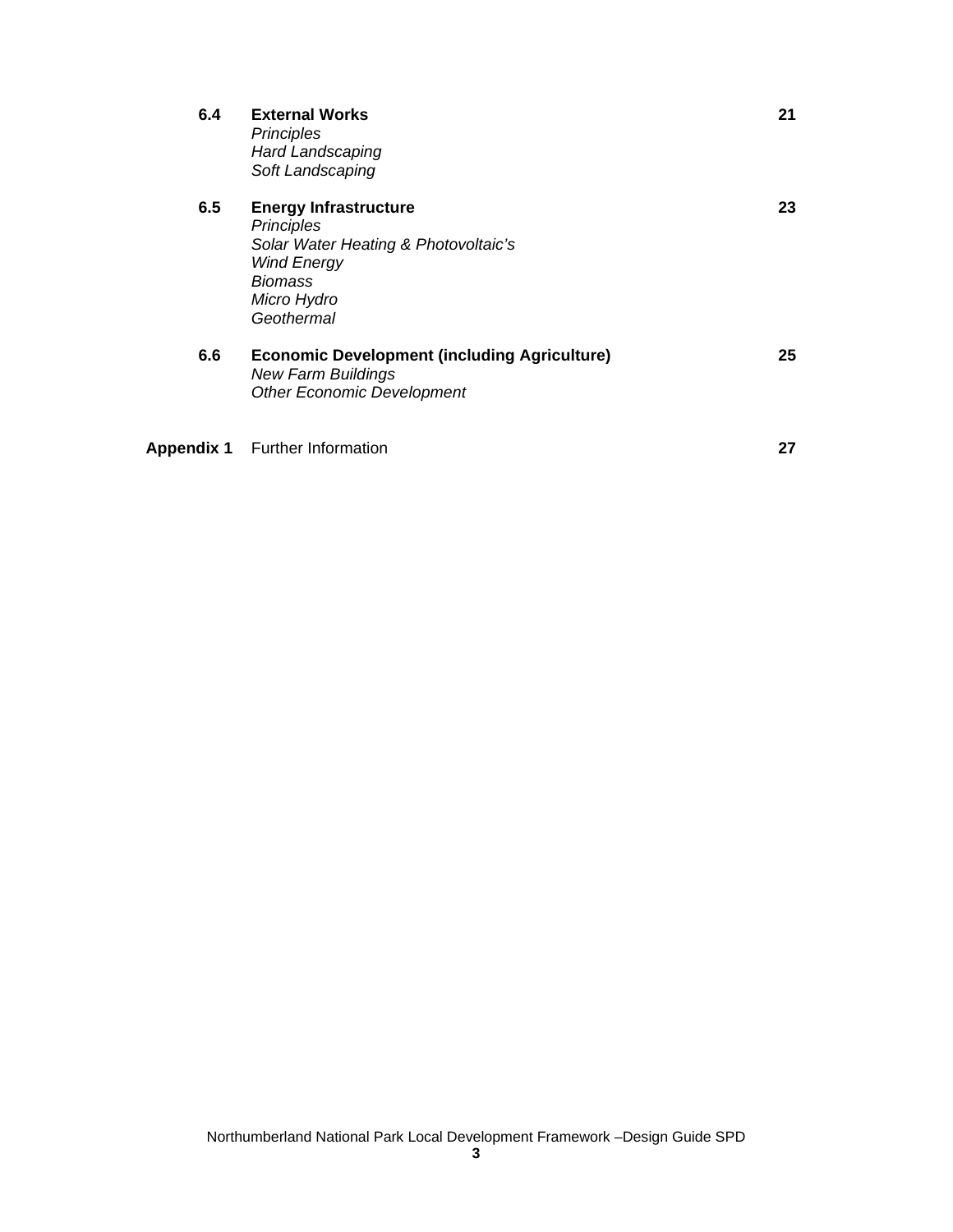# **1. Introduction**

## **Background**

1.1 The National Park Authority has had a Building Design Guide adopted as supplementary planning guidance since 1995. The Building Design Guide has been reviewed three times. The current revision was required to make amendments to the document following the adoption of the Core Strategy, and to reflect changes in design and technologies.

#### **Northumberland National Park Vision**

1.2 The role of the National Park Authority is clearly defined in our two statutory purposes which are to:

- Conserve and enhance the natural beauty, wildlife and cultural heritage; and
- Promote opportunities for the understanding and enjoyment of the special qualities of the area by the public.

In pursuing these purposes, we are also required to:

• Seek to foster the economic and social well-being of local communities within the National Park.

1.3 The Authority has a duty to prepare a National Park Management Plan as the framework for the delivery of the National Park statutory purposes and duty and to review the Plan at least every five years. The Management Plan is the single most important document for the National Park, setting out the guiding principles, vision, objectives and outcomes for managing the National Park. The current Management Plan was adopted by the Authority in June 2009.

# **The Vision for Northumberland National Park**

*'Northumberland National Park will be a truly welcoming and distinctive place, easily accessible to all.* 

*Its inspiring and changing landscapes, characterised by open spaces, tranquillity, diverse habitats and rich cultural heritage, will be widely recognised and valued.* 

*The living, working landscape will contribute positively to the wellbeing of the thriving and vibrant communities in and around the National Park.'* 

#### **Purpose of the Supplementary Planning Document**

1.4 This document is a **material planning consideration in the determination of planning applications.** Planning policy requires that Supplementary Planning Documents are consistent with adopted Development Plan Documents prepared by the Authority. They do not make new policy, but interpret and provide guidance on existing policies. This Supplementary Planning Document should be read alongside the adopted Northumberland National Park Authority Core Strategy and Development Policies (2009) and other documents contained within the Local Development Framework. This document provides design guidance for the area to improve the quality of the built environment, to contribute to safeguarding the special qualities of the area and to promote sustainable construction.

- 1.5 Related topics **that are not** covered by this SPD are:
	- Listed Buildings As each listed building is unique, it is difficult to provide detailed general advice on what may or may not be acceptable. Specialist Authority staff will give advice on a case by case basis;
	- Archaeology specialist Authority staff will give advice on a case by case basis;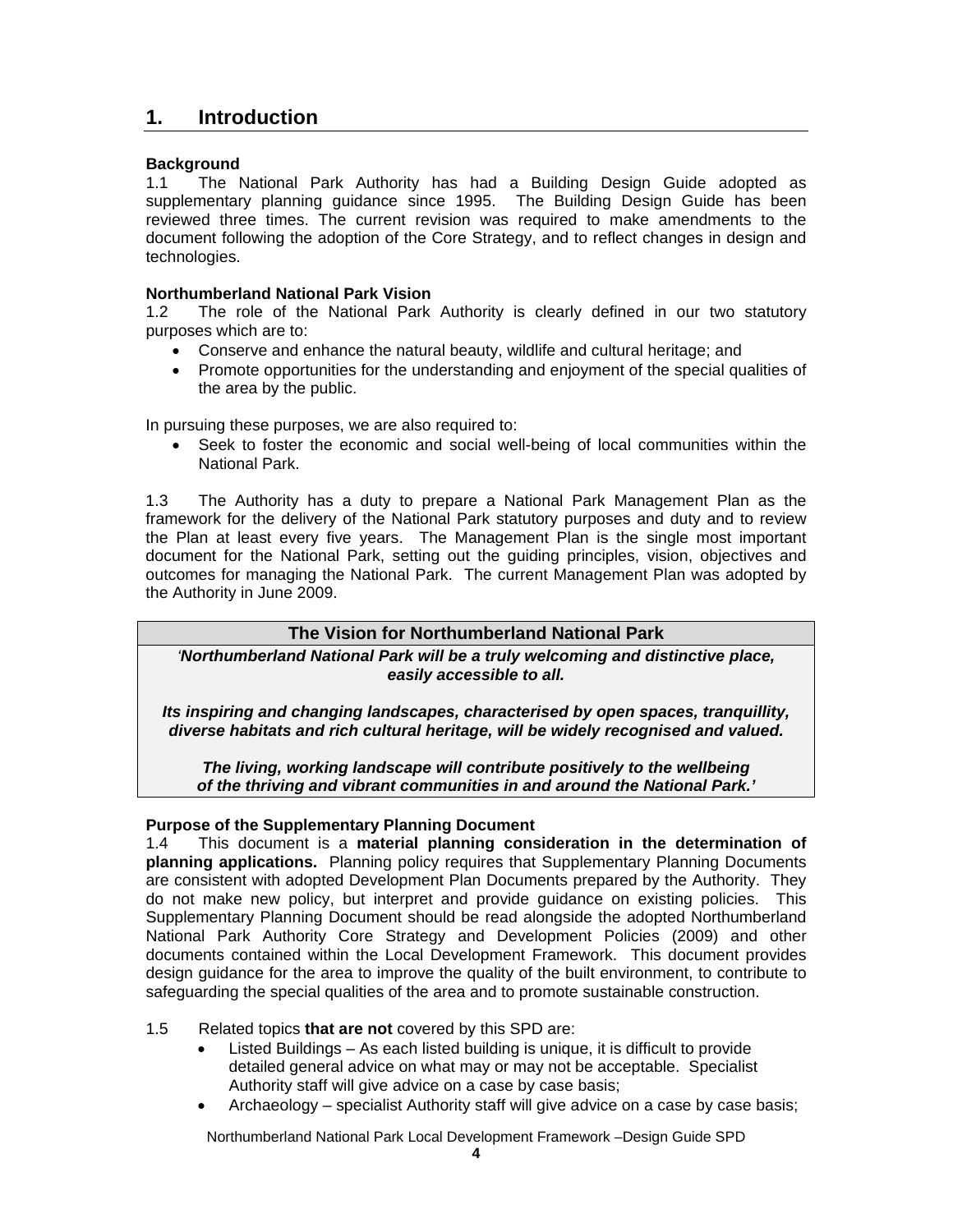- Landscape Character guidance provided within the Landscape Supplementary Planning Document;
- Tree Conservation specialist Authority staff will give advice on a case by case basis;
- Building Regulations the Authority does not have responsibility for building regulations, you should contact Northumberland County Council for advice;
- Highways the Authority will seek specialist input from the Highways Authority, Northumberland County Council; and
- Flood Risk and Pollution specialist advice is available from the Environment Agency.

Guidance on where to find information on the topics above is contained within Appendix 1 of this document.

### **Sustainability Appraisal**

1.6 Draft Supplementary Planning Documents prepared within the Local Development Framework are subject to an independent Sustainability Appraisal which considers the social, economic and environmental implications. These documents are assessed against the standard set of twenty Sustainability Appraisal Objectives that have been adopted for use throughout the Northumberland National Park Local Development Framework process. A sustainability appraisal of the draft Design Guide was undertaken and a copy of the report is available on our website.

#### **Habitats Regulations - Appropriate Assessment**

1.8 In addition to the sustainability appraisal the Authority is required to undertake an Appropriate Assessment of draft Supplementary Planning Documents. The Appropriate Assessment is a mechanism for providing protection of nature conservation sites of European importance. An Appropriate Assessment was undertaken on the Core Strategy policies and this assessment was used as a basis for the assessment of the draft Supplementary Planning Document. The Appropriate Assessment concluded that the Design Guide would have no significant effect on European sites.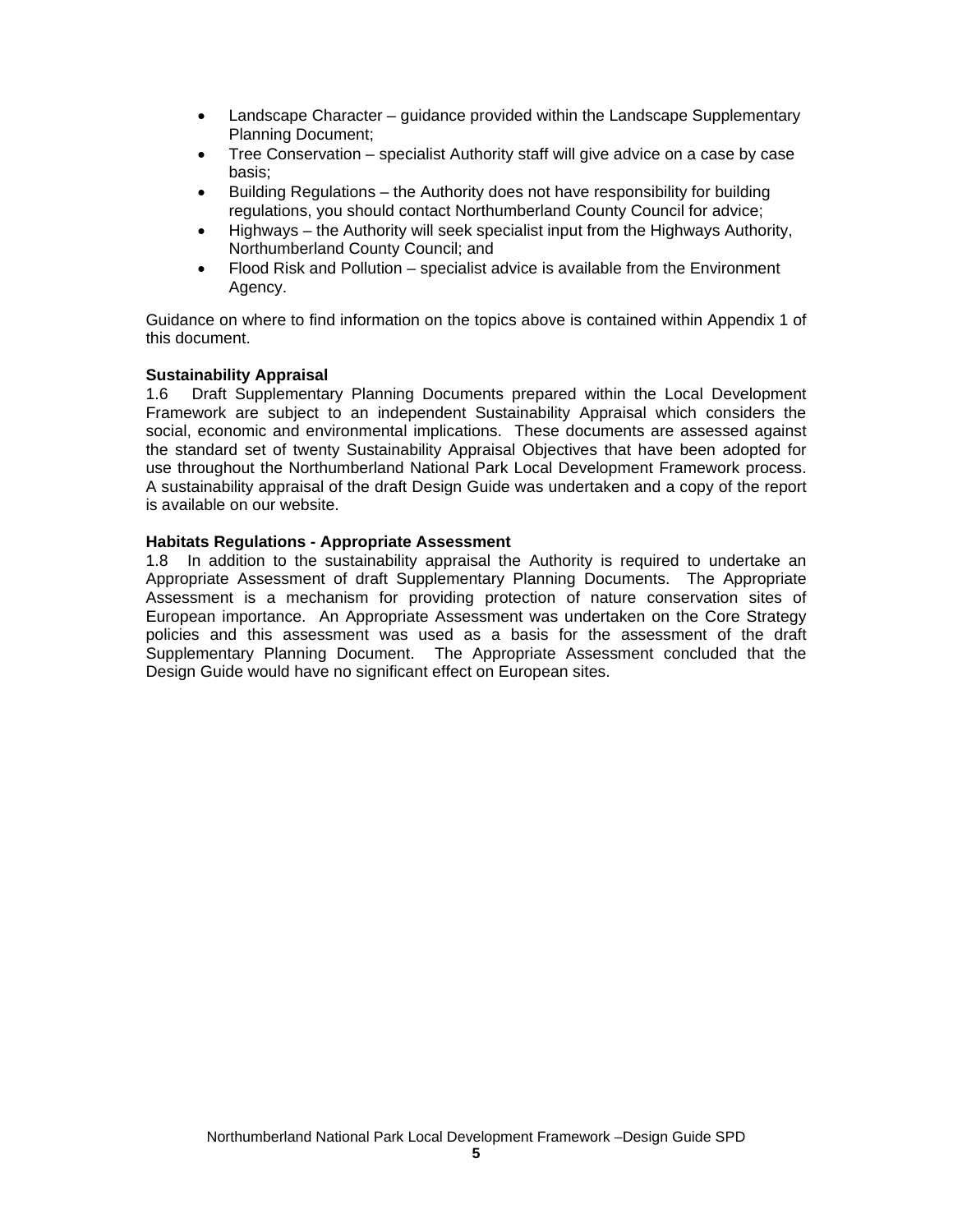# **2. Planning Context**

# **Northumberland National Park Development Plan**

2.1 The Development Plan for the Northumberland National Park is a set of documents, which together guide new development in the National Park. This section provides some background on the different types of documents that form the Development Plan to help understand where the Design Guide Supplementary Planning Document sits. Full information on the purpose of each of the documents is available on our website.



2.2 The Northumberland National Park Development Plan contains five types of document:

- The Statement of Community Involvement<sup>1</sup> sets out how the Authority will achieve continuous community involvement in the plan-making process and in development management process.
- Documents which contain policies are known as **Development Plan Documents**. As they contain policies, they are subject to significant community consultation and testing by an independent inspector. The Authority identified the need to prepare only one Development Plan Document, the Core Strategy<sup>2</sup>, this was adopted by the Authority in 2009;
- Documents which expand on policies and provide more detail, are known as **Supplementary Planning Documents**. These documents are material considerations in the determination of planning applications. They do not require examination by an independent inspector, but are subject to community involvement. This document is a Supplementary Planning Document.;
- All Development Plan Documents and Supplementary Planning Documents are subject to a **Sustainability Appraisal**<sup>3</sup> which tests the environmental, social, and economic effects of policies to ensure sustainability;
- Project management documents the **Local Development Scheme<sup>4</sup>** and **Annual Monitoring Reports<sup>5</sup>** . The Local Development Scheme is the timetable for the

<sup>1</sup> 1 www.northumberlandnationalNational Park.org.uk/statementofcommunityinvolvement.htm<br><sup>2</sup> http://www.northumberlandnationalNational Park.org.uk/corestrategy.htm<br><sup>3</sup> www.northumberlandnationalNational Park.org.uk/livingin/s

<sup>4</sup> www.northumberlandnationalNational Park.org.uk/localdevelopmentscheme.htm<br>5 www.northumberlandnationalNational Park.org.uk/annualmonitoringreports.htm

Northumberland National Park Local Development Framework –Design Guide SPD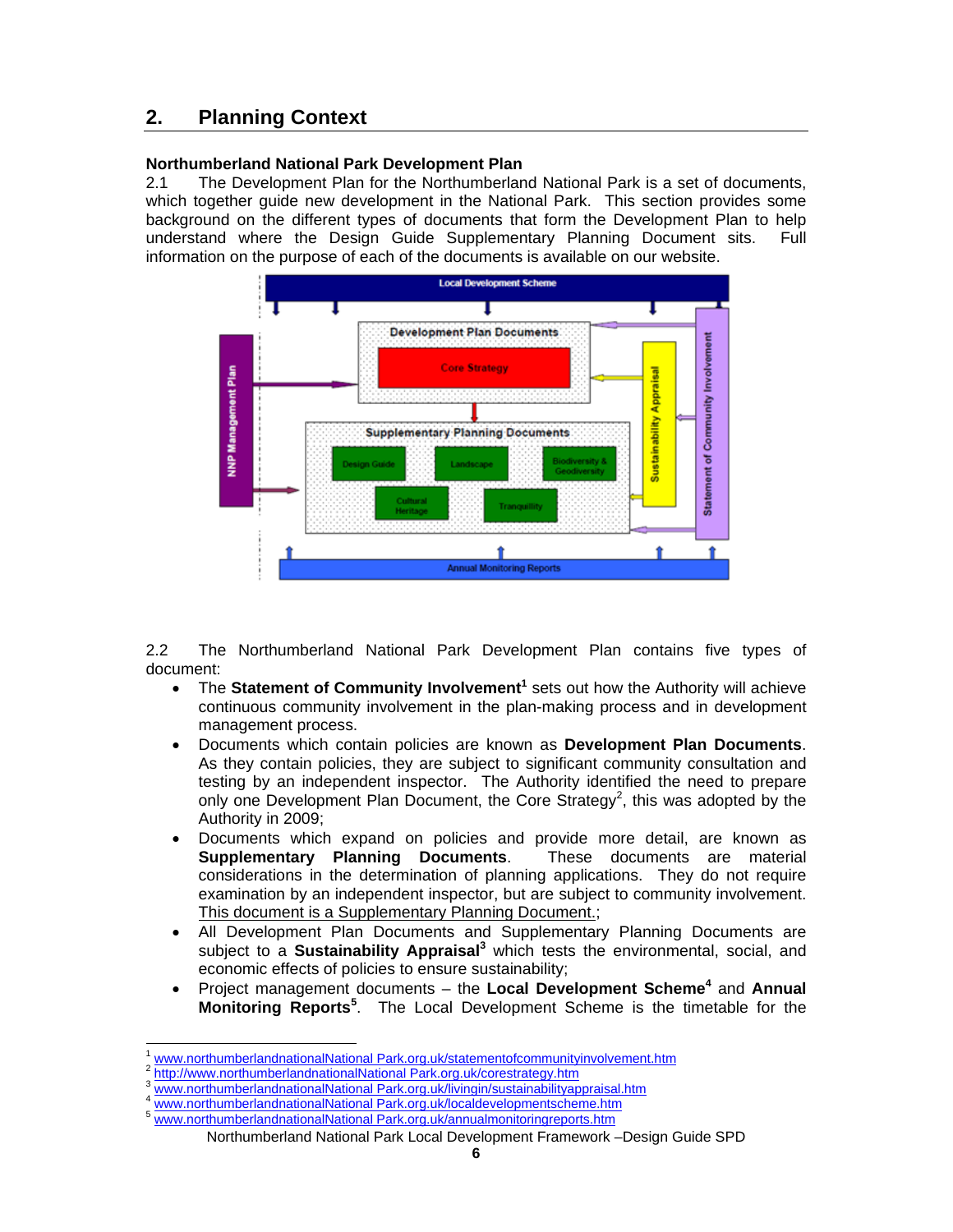preparation of documents; it also provides background information on the role and purpose of each document and the resources available to deliver. Annual Monitoring Reports assess the extent to which Development Plan policies are being successfully implemented, monitor the timetable for the preparation of document, and identify areas where new or revised policies may be required.

## **The Core Strategy**

2.3 The Core Strategy was adopted by the Authority on the  $25<sup>th</sup>$  of March 2009. It sets out the overall strategy for future development in the National Park and includes detailed policies which are used in when assessing planning applications.

2.4 The spatial vision for the National Park in 2021, set out within the Core Strategy, highlights that all development will make a contribution to protecting, sustaining, and enhancing the special qualities of the National Park. That is will be sensitively located and designed so as to make the best use of existing services and facilities**,** thereby reducing reduce the impact of development on the open countryside.

2.5 The key Core Strategy policies relevant to this Supplementary Planning Document are Policy 1: Delivering Sustainable Development and Policy 3: General Development Principles : other relevant Core Strategy policies are set out in the table below.

### **Policy 1 Delivering Sustainable Development**

In order to deliver sustainable development all development proposals will be required to be accompanied by a Sustainability Statement which will demonstrate the extent to which the development:

- a. Conserves and enhances the special qualities of the National Park;
- b. Makes efficient use of land, materials, and infrastructure;
- c. Provides opportunities for all to understand and enjoy the special qualities of the National Park;
- d. Promotes the local communities economic and social well being and their ability to access services;
- e. Reduces the causes and impacts of climate change, particularly by maximising renewable energy generation and energy efficiency in buildings;
- f. Demonstrates high quality design and sustainable construction;
- g. Promotes accessibility via public transport, cycling, or walking;
- h. Conserves scarce resources;
- i. Conserves water resources, air, and soils;
- j. Reduces the amount of waste produced and increases the amount recycled; and
- k. Prevents inappropriate development in areas which are at risk of flooding or which contribute to the risk of flooding.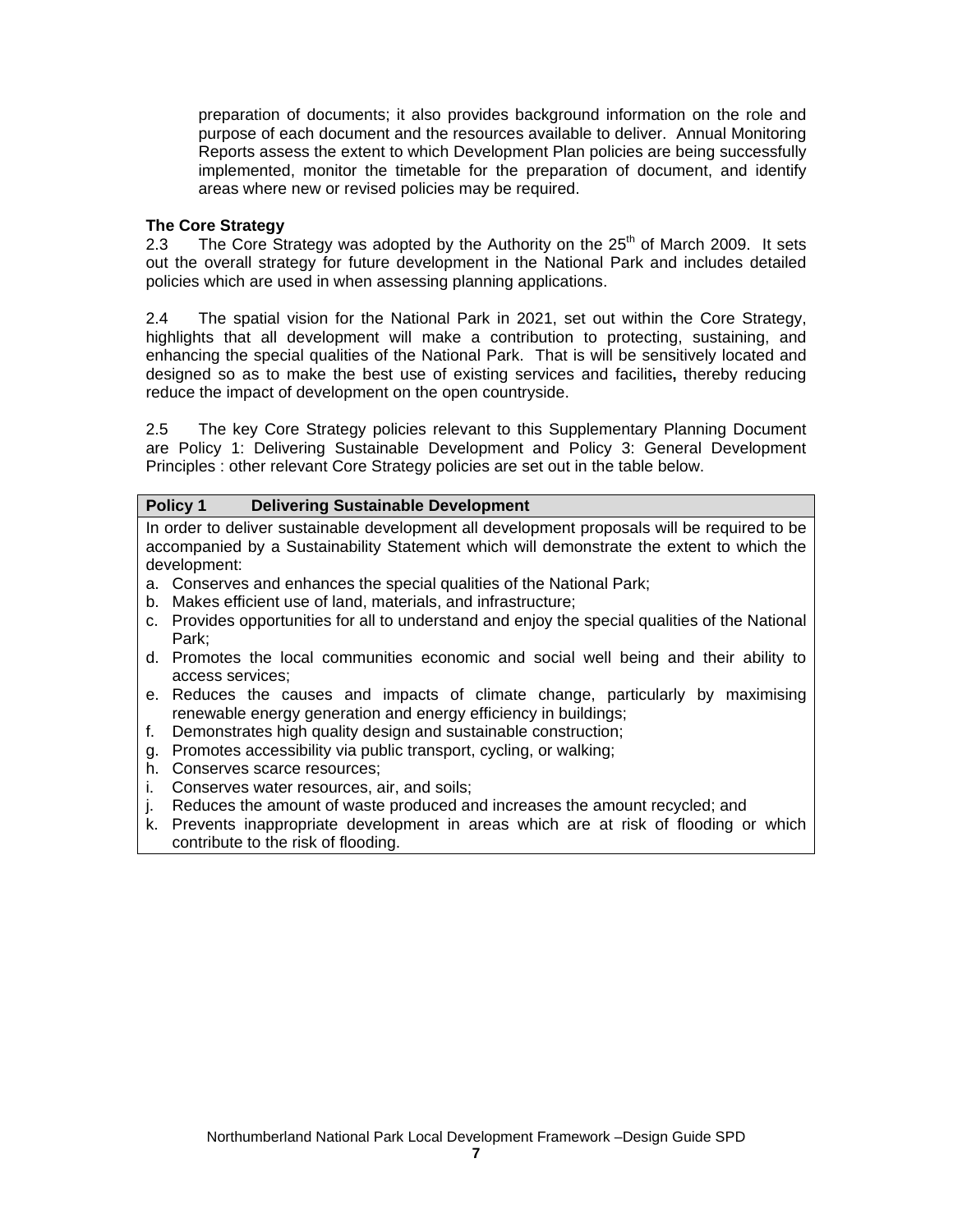## **Policy 3 General Development Principles**

All new development, activities, and uses of land within Northumberland National Park must uphold and promote the principles of sustainable development; new development will be permitted when:

- a. The special qualities of the National Park will be conserved or enhanced;
- b. The proposal demonstrates high quality sustainable design and construction, which protects and enhances local character and distinctiveness through careful integration with the existing built form. This includes but is not restricted to ensuring:
	- materials are appropriate to the site and its setting;
	- extensions are subservient to the main building and do not substantially increase its size;
	- development is sympathetic to existing buildings in terms of scale, height, massing, siting, form, materials and colour; and
	- the protection of open space which contributes to the amenity, character, and setting of a settlement;
- c. The proposal supports the wellbeing of local communities by ensuring:
	- amenity is not adversely affected in terms of visual impact, pollution, noise and waste;
	- the development will not have any detrimental effects on highway safety or the rights of way network;
	- the creation of a safe and secure environment;
	- the provision of appropriate community facilities to meet the needs of the development; and
	- that appropriate services and infrastructure are capable of being provided without compromising the quality of the landscape.

| Other Core Strategy policies relevant to the preparation of this document are: |                                                                                                                                                                                                |  |  |
|--------------------------------------------------------------------------------|------------------------------------------------------------------------------------------------------------------------------------------------------------------------------------------------|--|--|
| <b>Policy 2 Climate Change</b>                                                 | Seeks to mitigate, and adapt to, the impacts of                                                                                                                                                |  |  |
|                                                                                | climate change.                                                                                                                                                                                |  |  |
| <b>Policy 5 General Location of New</b>                                        | Seeks to focus new development within existing                                                                                                                                                 |  |  |
| <b>Development</b>                                                             | settlements and existing buildings in the open                                                                                                                                                 |  |  |
|                                                                                | countryside                                                                                                                                                                                    |  |  |
| Policy 7 The Conversion<br>of                                                  | Seeks to ensure that buildings are capable of                                                                                                                                                  |  |  |
| <b>Buildings outside Settlements</b>                                           | conversion and that employment use is considered                                                                                                                                               |  |  |
| <b>Policy 15 Sustainable Tourism</b>                                           | Seeks to support the creation and expansion of                                                                                                                                                 |  |  |
| and Recreation Development                                                     | sustainable tourism.                                                                                                                                                                           |  |  |
| 17<br><b>Biodiversity</b><br>Policy<br>and                                     | Seeks to conserve and enhance biodiversity and                                                                                                                                                 |  |  |
| <b>Geodiversity</b>                                                            | geodiversity.                                                                                                                                                                                  |  |  |
|                                                                                | Seeks to conserve and enhance cultural heritage.                                                                                                                                               |  |  |
| Policy 20 Landscape Quality and                                                | Seeks to conserve and enhance the natural beauty                                                                                                                                               |  |  |
| <b>Character</b>                                                               | and heritage of the National Park whilst being                                                                                                                                                 |  |  |
|                                                                                | responsive to landscape change.                                                                                                                                                                |  |  |
| <b>Policy 21 Farming</b>                                                       | Recognises the importance of agriculture in the                                                                                                                                                |  |  |
|                                                                                | maintenance and management of the National Park                                                                                                                                                |  |  |
|                                                                                | landscape                                                                                                                                                                                      |  |  |
| Policy 22 Trees, Woodlands and                                                 | Seeks to protect and enhance the character and                                                                                                                                                 |  |  |
| <b>Forests</b>                                                                 | nature conservation value of native trees and semi-                                                                                                                                            |  |  |
|                                                                                | natural ancient woodlands. The policy requires the                                                                                                                                             |  |  |
|                                                                                | planting of native trees<br>as part of certain                                                                                                                                                 |  |  |
|                                                                                |                                                                                                                                                                                                |  |  |
|                                                                                | located and sustainably managed                                                                                                                                                                |  |  |
|                                                                                | woodland for sustainable uses                                                                                                                                                                  |  |  |
|                                                                                |                                                                                                                                                                                                |  |  |
| <b>Otterburn Training Area</b>                                                 | development (both<br>military<br>and                                                                                                                                                           |  |  |
|                                                                                |                                                                                                                                                                                                |  |  |
| <b>Policy 18 Cultural Heritage</b><br>Policy 24 Military Training on the       | developments and supports the development of<br>sensitively<br>Seeks to ensure that the intensification of existing<br>individually<br>cumulatively) will not negatively impact on the special |  |  |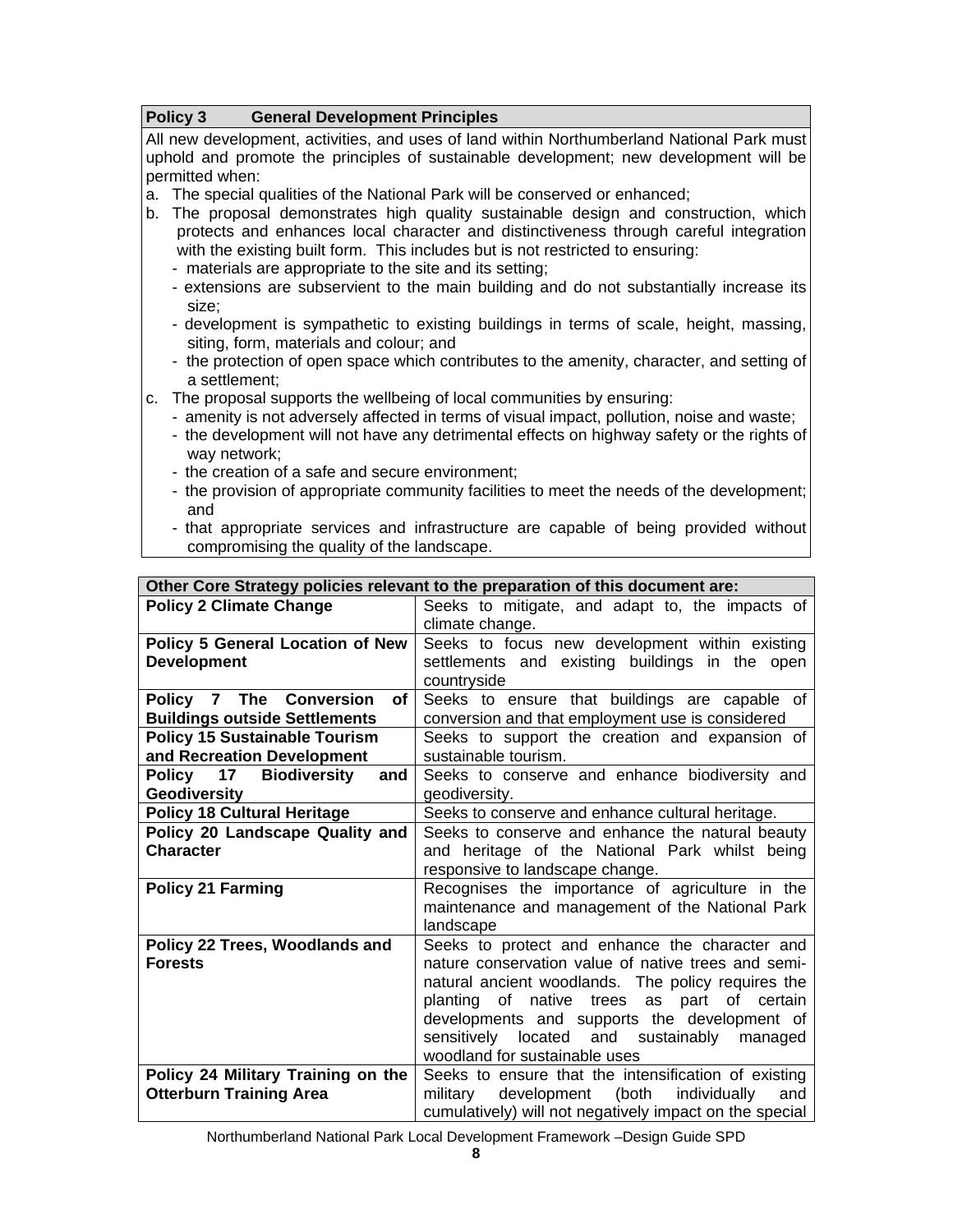|                          | qualities of the National Park.                                                          |  |  |
|--------------------------|------------------------------------------------------------------------------------------|--|--|
|                          | <b>Policy 25 Renewable Energy and Seeks to ensure that new development minimises its</b> |  |  |
| <b>Energy Efficiency</b> | energy requirements through energy efficiency                                            |  |  |
|                          | measures and offsets 10% of its energy requirements                                      |  |  |
|                          | through on-site generation of renewable energy.                                          |  |  |

# **National Policy**

2.6 The Government has emphasised the role of good design in both Planning Policy Statement *PPS1: Delivering Sustainable Development* and its publication *By Design – Urban Design in the Planning System and By Design – Better Places to Live*. Good design is integral to good planning and this is reflected in the national requirements for Design and Access Statements. This design guide is also clearly linked to *PPS7: Sustainable Development in Rural Areas*, *PPS12: Local Development Frameworks* and *PPS22: Renewable Energy*.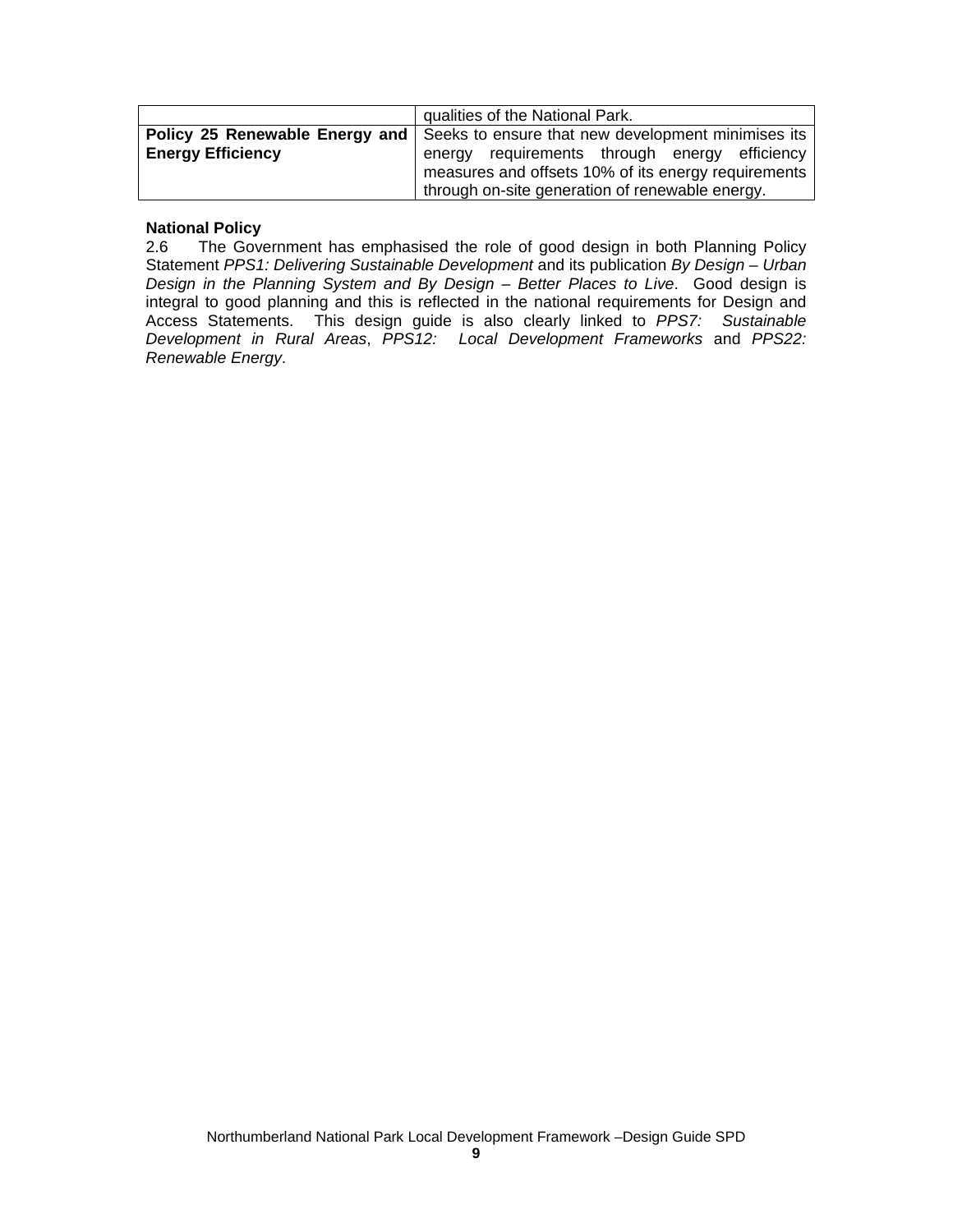# **3. Understanding the Character of the National Park**

**This section provides a context. Understanding the character of the landscape, settlements, building form and traditional materials should be a starting point for any successful design.** More detailed analysis is also available in the Northumberland National Park Landscape Character Appraisal, Landscape Supplementary Planning Document and Historic Village Atlases for the National Park villages.

# **Landscape and Settlements**

3.1 The beauty, variety and scale of the Northumberland National Park landscape, with its wild open spaces and wide horizons underpin the distinctiveness of the National Park. Spread over the hills and valleys at the very top of England, but right in the centre of Britain, the landscape of Northumberland National Park has key distinct characteristics. To the north there are the breathtaking rolling moors and grasslands of the Cheviot Hills, with their ancient hill forts and pure rivers. In the east is the Upper Coquet Valley with the landmark Simonside Hills surrounded by beautiful villages, such as Harbottle and Holystone. To the west are the valleys of the North Tyne and Redesdale - wild, inspiring and once home to the Border Reivers. In the south is the imposing ridge of the Whin Sill with Hadrian's Wall, a World Heritage Site, striding along its crest.

3.2 The character of settlements and buildings in the National Park derive historically from the needs of people, the landscape setting and the economic use of land and materials derived from it. Hence in the north of the National Park, the deep narrow valleys have resulted in isolated farmsteads which often nestle within a larger cluster of farms and houses at the end of the valley, as seen for example at Alwinton. The western valleys of the North Tyne and Redesdale are less constrained and farmsteads and villages are more prominent in the landscape. In the south, which is dominated by the Whin Sill, the larger settlements occupy the Tyne Valley bottom (for example Falstone, Lanehead and Stannersburn ) whereas individual farms stand high on the Whin Sill. National Park settlements are dispersed - with mainly small hamlets and isolated farmsteads, with a few small villages and was largely in place by the 18<sup>th</sup> and 19<sup>th</sup> centuries. The National Park contains virtually no settlement of sufficient size to have been mapped for Historic Landscape Characterisation (over 1ha). The Landscape SPD will give detailed guidance as to the types of development appropriate within each landscape character.

3.3 The Core Strategy identifies 13 settlements and they are grouped into two categories, the *Local Centres* of Alwinton, Elsdon, Falstone, Greenhaugh, Harbottle, Holystone, Lanehead and Stannersburn and the *Smaller Villages and hamlets* of Charlton, Ingram, Kirknewton, Rochester, and Stonehaugh. Outside of this hierarchy there are other smaller groupings of buildings and farmsteads.



*A typical Upper North Tyne settlement, with a cluster of buildings on the valley bottom.*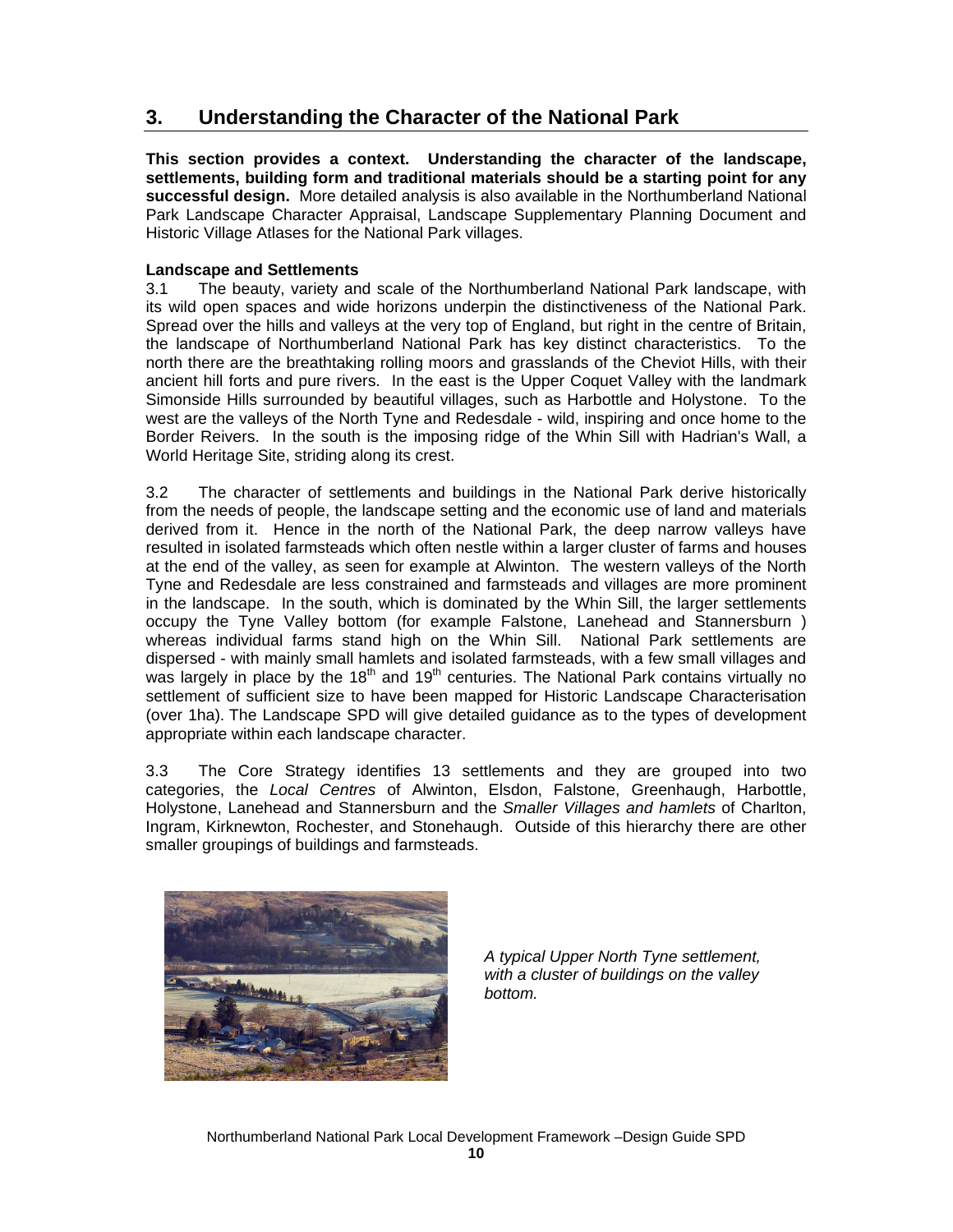## **Building Form and Hierarchy**

3.4 Form and hierarchy is evident in individual buildings, farmsteads and settlements. The functional uses and intended status have traditionally dictated form and hierarchy. The character of individual buildings is significantly the result of trends and construction skills. Typically buildings in the National Park are from the  $18<sup>th</sup>$  and  $19<sup>th</sup>$  centuries and have an understated appearance with a simple linear form. The living areas will be the most dominant with smaller lean-to structures on the back or sides, which fulfil a functional purpose and are hence often smaller. The same hierarchy is evident in farmsteads where the farmhouse remains the visibly dominant building with smaller outhouses and farm range attached. Their orientation is often a result of the need for shelter or to achieve a better aspect.

3.5 Settlements again follow the same principles - for example Elsdon where the fortified tower, stands in a dominant position above the village, yet historically more recent buildings such as the long, low parish church and the Public House have more of a sense of place within the village, which spreads evenly around the large open green with occasional houses radiating out into the open countryside along roads.



*A typical farm steading in the Hadrian's Wall area where the farm house to the left stands as a dominant feature, with smaller subservient buildings forming the steading.* 

*Elsdon with its dominant fortified tower standing above the village, with the church in front demonstrating a sense of place.* 



# **Traditional Materials**

3.6 The use of materials varies across different areas of the National Park, and even within individual settlements. This often reflects what materials were available locally, the intended status of a building or even what was fashionable at the time of construction. The information below generalises the types of materials and styles of construction you may find across the National Park.

#### **Walls**

3.7 The most common material for walls in both domestic and farm buildings was stone. The stone used often came from local quarries and reflects the diverse geology of the area. In the Redesdale and North Tyne, uniform and fine-grained sandstone is common. However in the north harder Andesite and

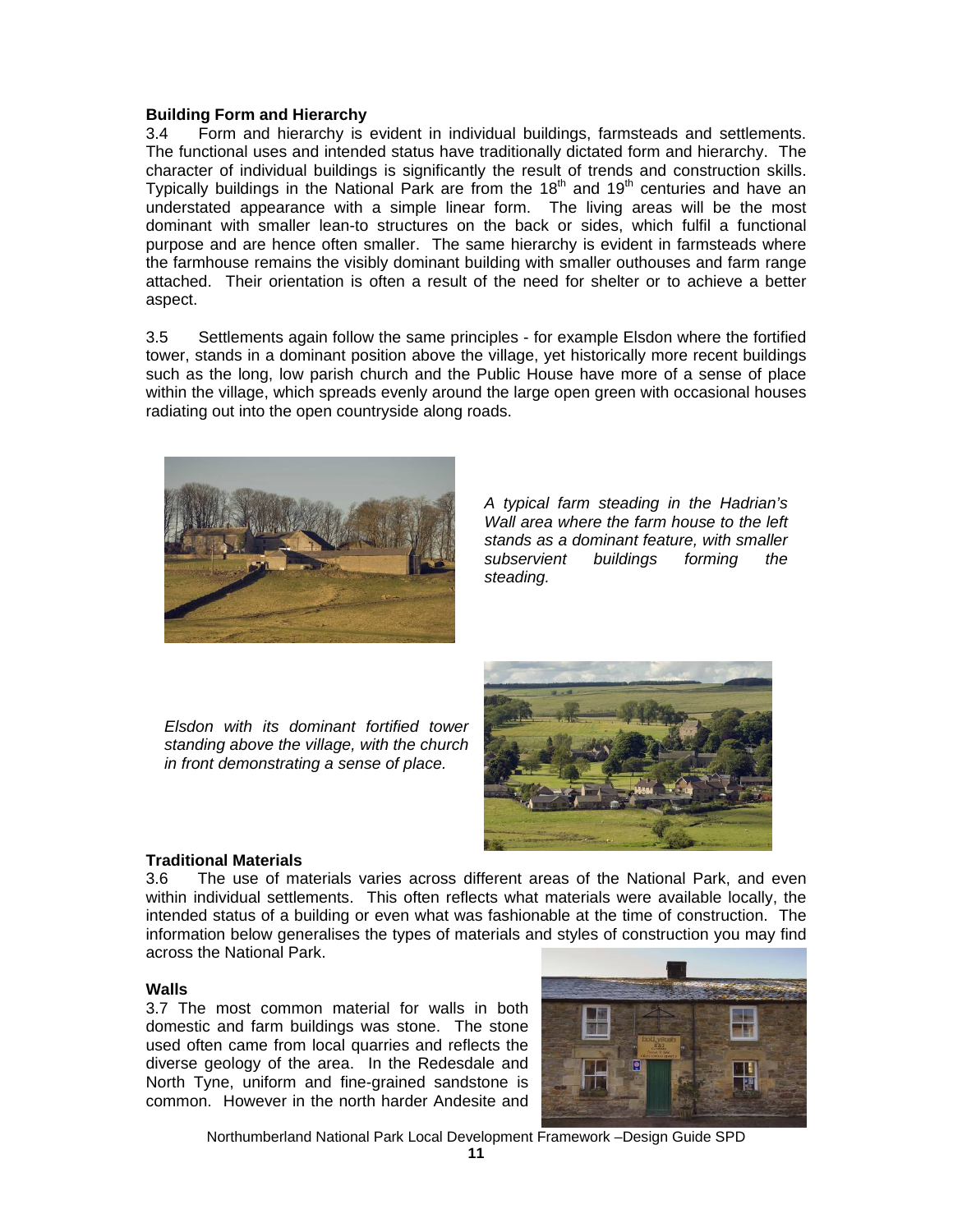Granites, plus Whin Sill in the south provide a harder, less workable material. Here, sandstone was often brought in for window surrounds and quoins, etc.



#### **Windows**

3.9 Predominantly constructed from timber, they often reflect the status and use of a building. In most cases window frames are set back from the outer face. Earlier windows tended to be narrow with glazing bars becoming finer and panes of glass becoming larger in the mid 19<sup>th</sup> century. Vertical sliding sash windows form the predominant type in domestic properties. Domestic window frames are typically painted white.

#### **Roofs**

3.8 The majority of buildings in the National Park have slate/stone roofs. Ridges were often made from stone pieces which are easily re-used if re-slating is needed. Some buildings in the Cheviot valleys have imported clay pantiles.



### **Doors**

3.10 Again, typically constructed of timber and usually made up of small well-seasoned components, frame, panels or batons to reduce the problems of shrinkage, open cracks and draughts. It also made repairs easier, only having to replace a small section of timber.

#### **Chimneys**

3.11 Chimney stacks generally consist of a plinth rising just above the ridge, the main shaft and a cornice with a small block course above on which the pot sits. Stacks are usually placed at the gable end without an external chimney buttress.

#### **Gutter and Downpipes**

3.12 Lead and cast iron dominated the fabrication of rainwater goods until newer materials appeared in the  $20<sup>th</sup>$  century. Usually painted black, they are fixed on drive-in brackets direct into the masonry. Hence timber boards at eaves were not necessary.

#### **Detailing**

3.13 Many buildings in the National Park have simple roof detailing. The one to the right shows a simple capping called water tabling

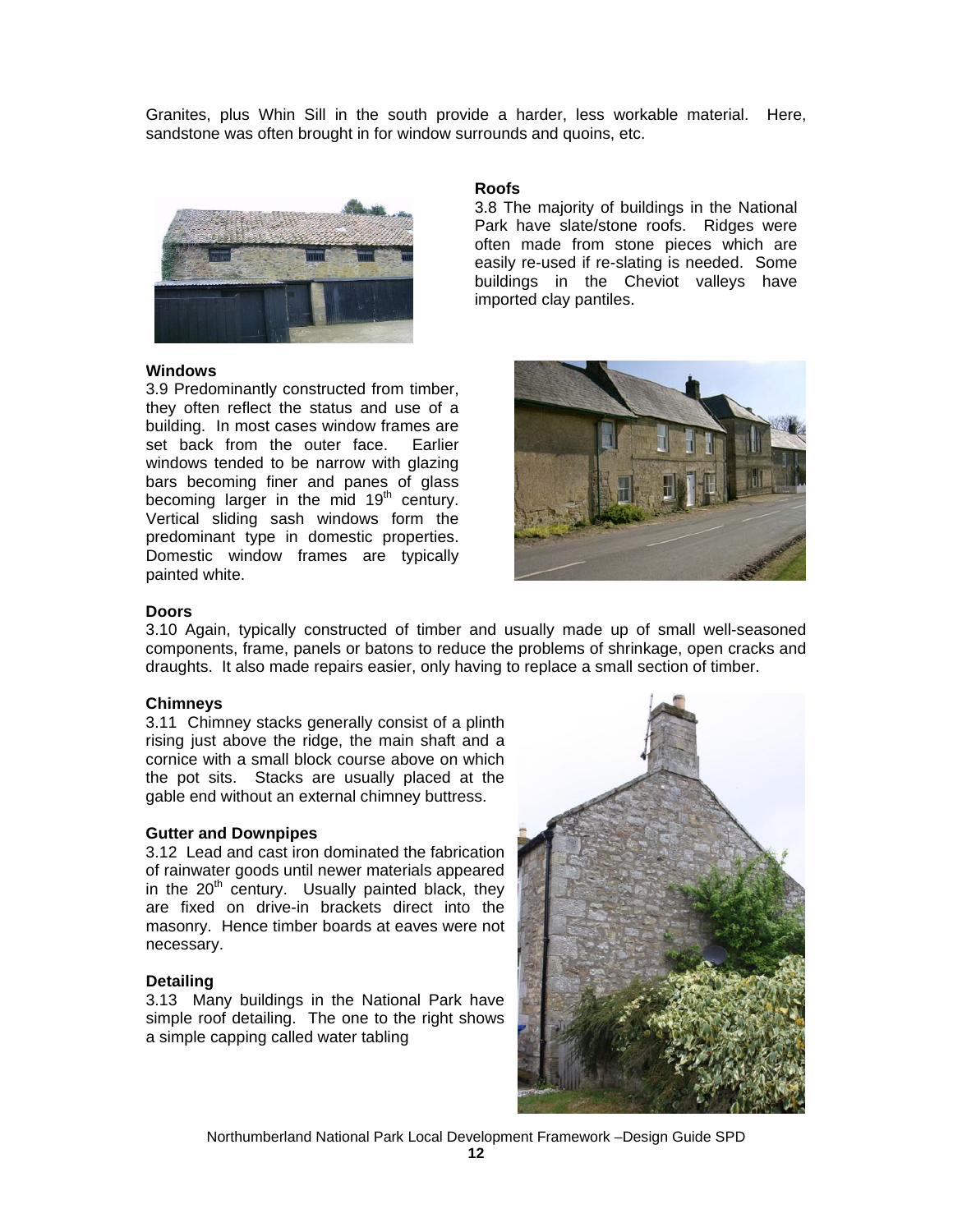# **External Features**

3.14 Features such as fences and more typically dry stone walls are often associated with buildings and settlements in the National Park. They help to tie a building to the wider landscape and anchor it into its setting. Occasionally, boundary treatments make a declaration of status.

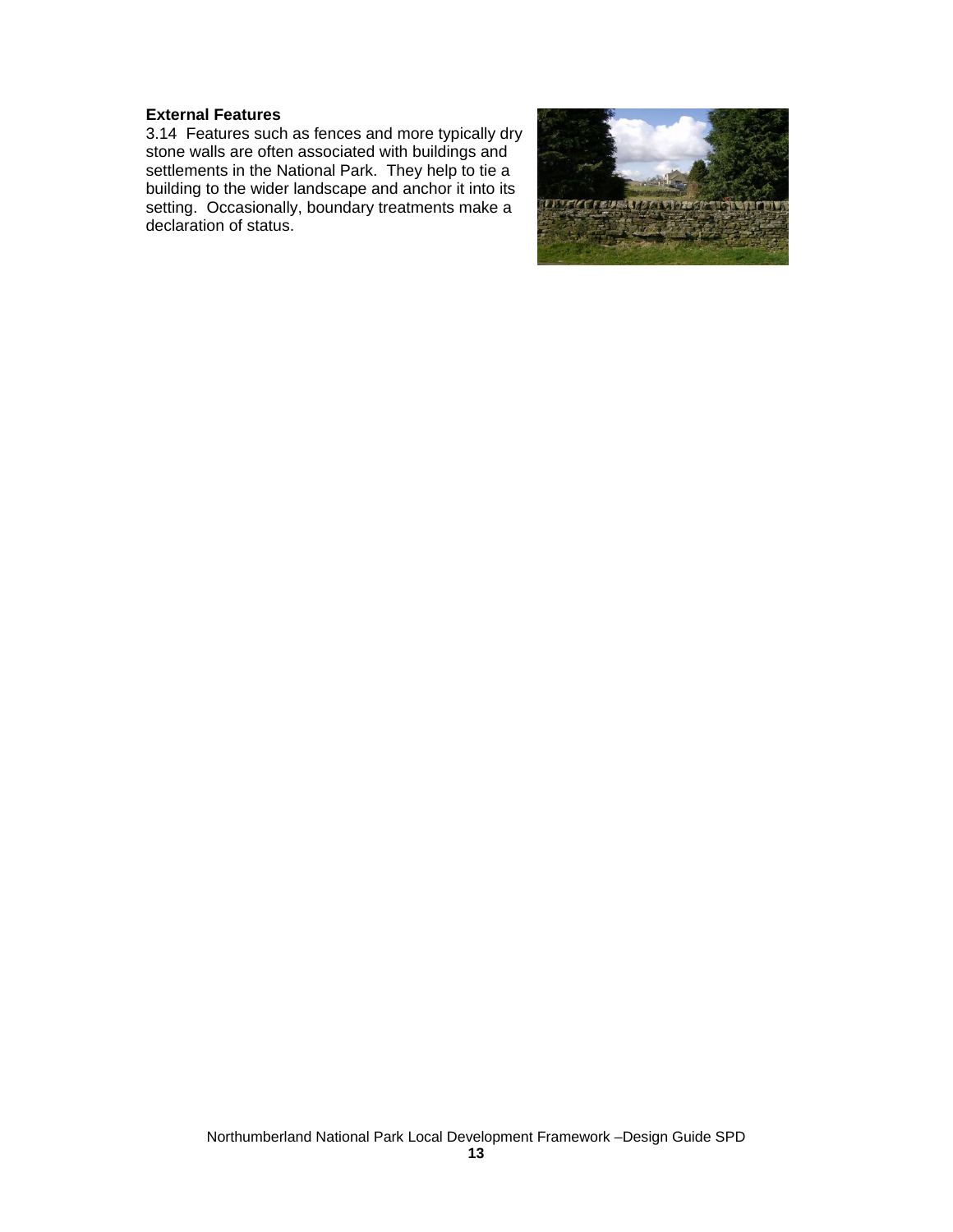# **4. The Importance of Good Design**

# **Principles**

4.1 Northumberland National Park is a special place, recognised for its national and international importance in landscape, biodiversity, geodiversity and cultural heritage conservation. Land use, buildings and development play an important role in the character of the National Park and, if done incorrectly, can cause serious and irreversible damage to its unique character.

4.2 There has been significant change since the designation of the National Park in 1956 and it is recognised that it will continue to change. It is important to conserve and enhance the wealth of traditional buildings and this must be done in a managed way with respect and understanding of the significance of particular buildings. There are many reasons why designers and developers must move forwards and embrace new technologies, designs and materials. The principles within this guide are as relevant to modern design. The National Park Authority supports contemporary design, however for this to be appropriate it should be locally distinctive with careful analysis of the established forms of building within the National Park.

4.3 The design quality of new development is of the highest importance in all planning decisions and emphasis should be given to developments which embrace all aspects of design, including siting, massing, scale, proportion, rhythm, materials, and colour and of more recent importance, their contribution towards sustainable development.





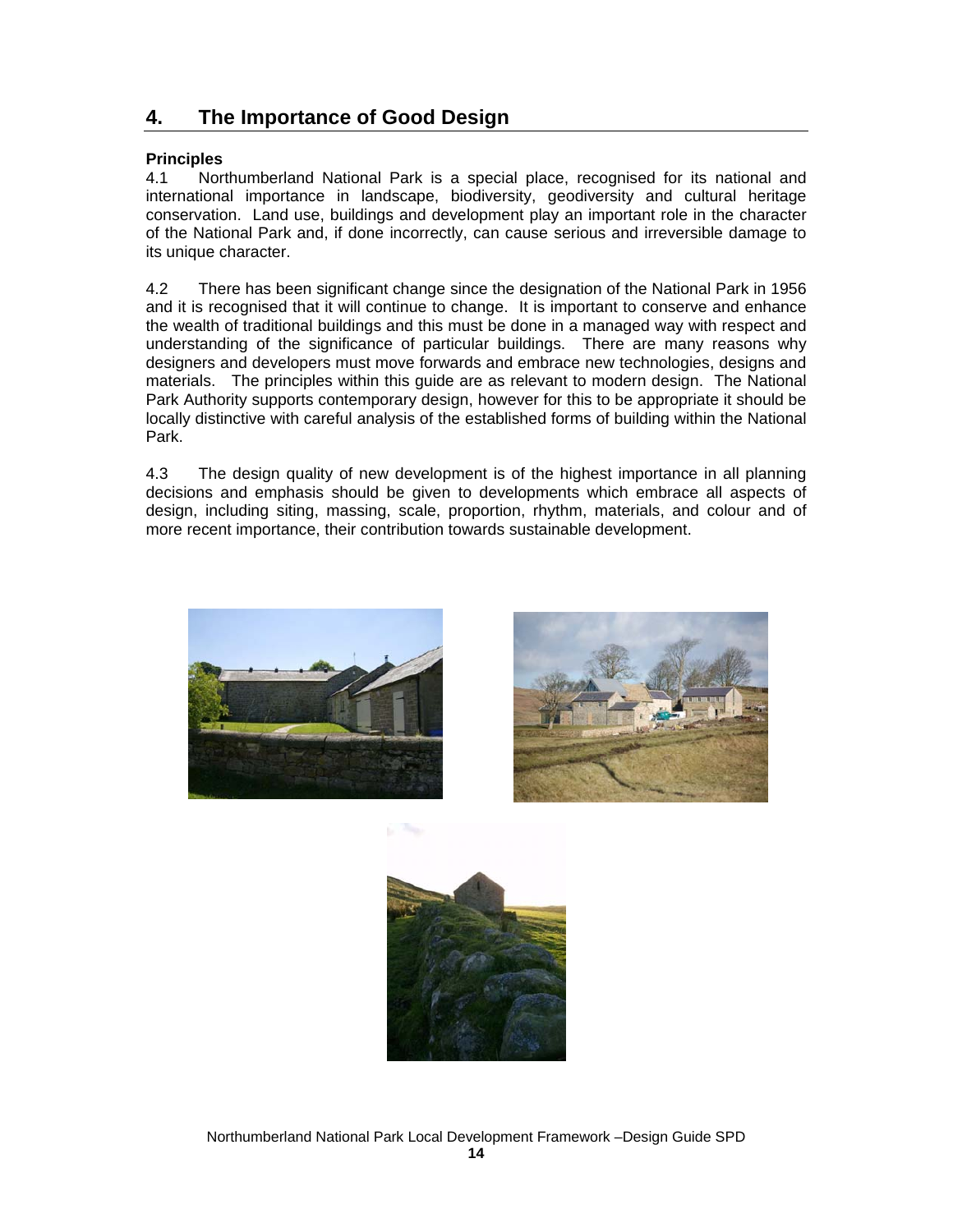# **5. Sustainable Design**

Sustainable design should guide a development and is now a requirement of both national and local Planning Policy. The best way to effectively achieve sustainable design is to think about it from the outset. It is now a requirement of Core Strategy Policy 1: Delivering Sustainable Development, that all planning applications for new development in the National Park are accompanied by a Sustainability Statement. A guidance template for this statement can be found on the National Park Authority website. It is highly recommended that the issues within this template are considered at the inception stage of a development as it can help to shape the proposals. Sustainable design goes much further than just the materials you use as the design considerations below demonstrate.

# **Design Considerations**

- 5.1 *Conserving and enhancing the special qualities of the National Park:* 
	- Discuss with the National Park Authority the need for detailed surveys/ impact assessment, if they are required these should be carried out by a competent professional;
	- Consider the impacts of your scheme on the historic environment for example, an archaeological assessment prior to selecting a new site for development or a heritage statement may be required prior to the conversion of an historic building;
	- Consider how your scheme could be altered to ensure there is no adverse impact on wildlife $^6$  e.g. work should be scheduled to avoid sensitive times such as nesting for birds or hibernation and maternity periods for bats.
	- All developments have the opportunity to create new habitats. Consider for example providing roosting / nesting spaces for bats / birds, using sustainable drainage systems or landscaping to create habitats, or managing an area for wildlife purposes;
	- Refer to any relevant village appraisals such as conservation area character appraisals or Historic Village Atlas documents to inform the approach where the development could have an impact on the historic environment;
	- Consider ways in which the proposed development could conserve and enhance the tranquillity of the National Park e.g. the need for external lighting – to preserve dark skies;
	- Refer to the Landscape Supplementary Planning Document for further guidance on considering the impact on landscape character and sensitivity;

# 5.2 *Making efficient use of land, materials, and infrastructure:*

- Consider using the site and its topography to best advantage for solar gain by orientating the main glazed elevation to the south or within 30 degrees of south, and increasing the proportion of glazing on this elevation. Openings on the north elevation should be limited;
- Working with the topography of a site can help to provide shelter and may reduce excessive engineering works;
- Locally sourced materials often have a lower carbon footprint, help to sustain local economy and can help a new development to assimilate into its surroundings;
- Naturally renewable materials should be considered such as FSC (Forest Stewardship Council) certified timber as they have a lower embodied energy compared with manufactured materials such as uPVC;

-

 $6$  Further guidance is available from Natural England

www.naturalengland.org.uk/ourwork/planningtransportlocalgov/spatialplanning/standingadvice/default.aspx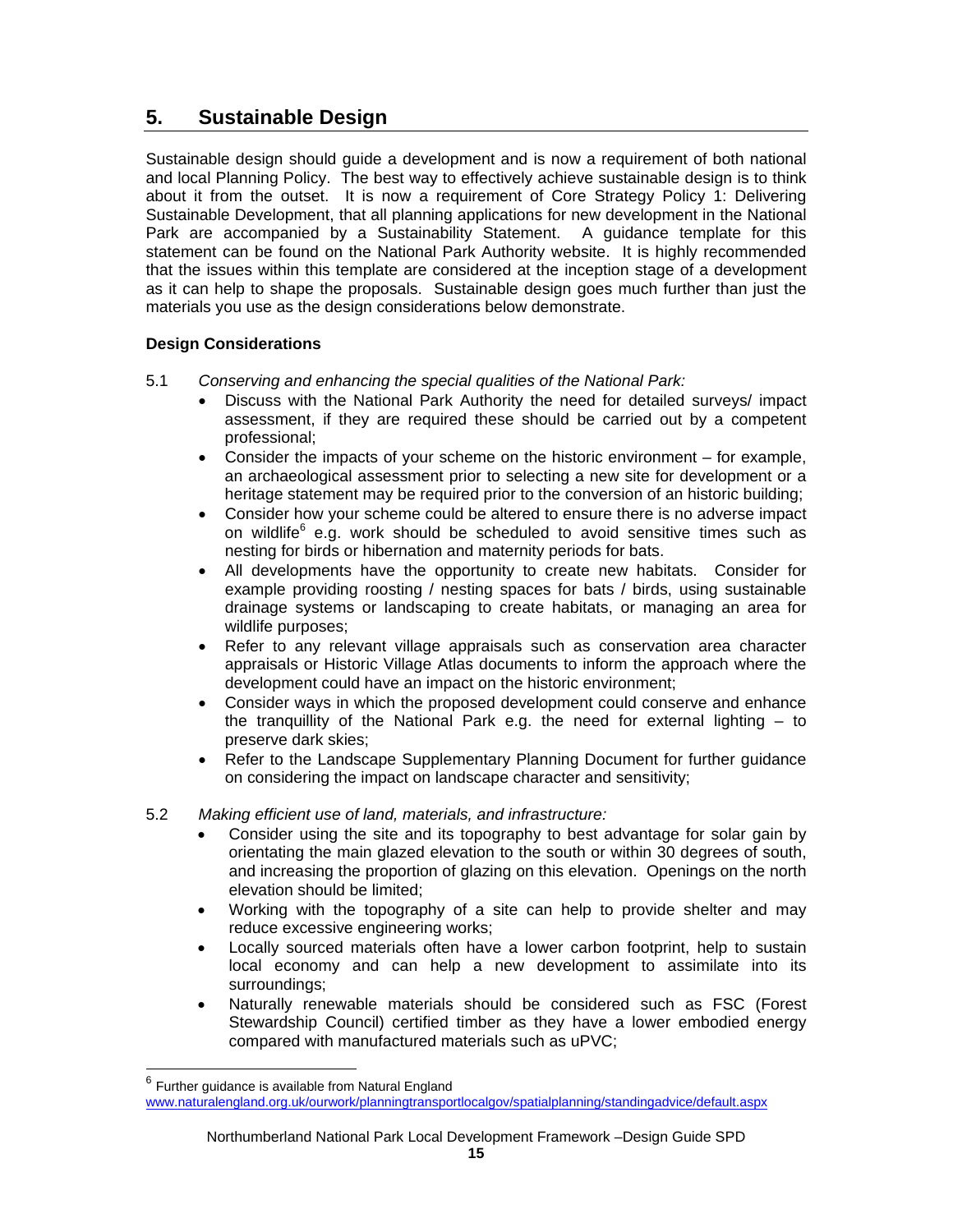- Appropriate site selection can help to reduce the need for new infrastructure and make best use of existing roads etc.
- 5.3 *Providing opportunities for all to understand and enjoy the special qualities of the National Park*:
	- Not all developments may be able to contribute to this element of sustainability, however information submitted as part of your application - such as Bat Surveys or Archaeological Reports - may be beneficial for wider research and management purposes and so you should consider how this information could be shared, for example, in the National Park's Historic Environment Record;
	- Tourism and education-related developments should consider whether measures such as providing interpretation panels may contribute.
- 5.4 *Promoting the local community's economic and social well-being and their ability to access services:* 
	- New businesses and business expansions should demonstrate how they can contribute, for example by providing new jobs or sourcing products locally;
	- Community facilities are particularly important in rural areas : consider how your development can help to sustain or provide community facilities;
	- Integration with existing facilities and services helps to reduce travel : consider where your nearest services are located and how these will be accessed;
	- Sustainable transport should be encouraged, for example new tourism developments should consider providing safe and secure cycle storage;
	- The accessibility needs of the whole community should be considered : it may be necessary to incorporate dropped curbs, ramps and dedicated parking for the disabled.
- 5.5 *Reducing the causes and impacts of climate change, particularly by maximising renewable energy generation and energy efficiency in buildings:*
	- All new units of residential, employment, community and tourism development must include renewable energy in order to offset at least 10% of the development's predicted energy needs. Guidelines for this are contained in the Energy Infrastructure chapter;
	- Minimising the amount of energy needed is paramount : consider incorporating energy saving lighting and devices. Orientation of development, materials used and insulation can all help to reduce energy demand and operating costs.
- 5.6 *Demonstrating high quality design and sustainable construction:* 
	- For larger schemes accreditation such as the Building Research Establishment Environmental Assessment Method (BREEAM) should be considered;
	- Consider the size of buildings and spaces and show how they are right for the site and surroundings;
	- Think about how you would like the place to look following completion of the development. This involves considering the use of materials, architectural style, lighting, texture, setting in the landscape, gardens, hard-standing, associated outbuildings, fences and landscaping.
- 5.7 *Promoting accessibility via public transport, cycling, or walking:* 
	- Consider the walking distance from the proposed development to the nearest form of access to public transport;
	- Expected vehicular movements generated by the site, with reference to daily totals and distribution throughout the day, should be considered;
	- Carefully consider how many parking spaces the proposed development will provide, including spaces for disabled access and parking for bicycles.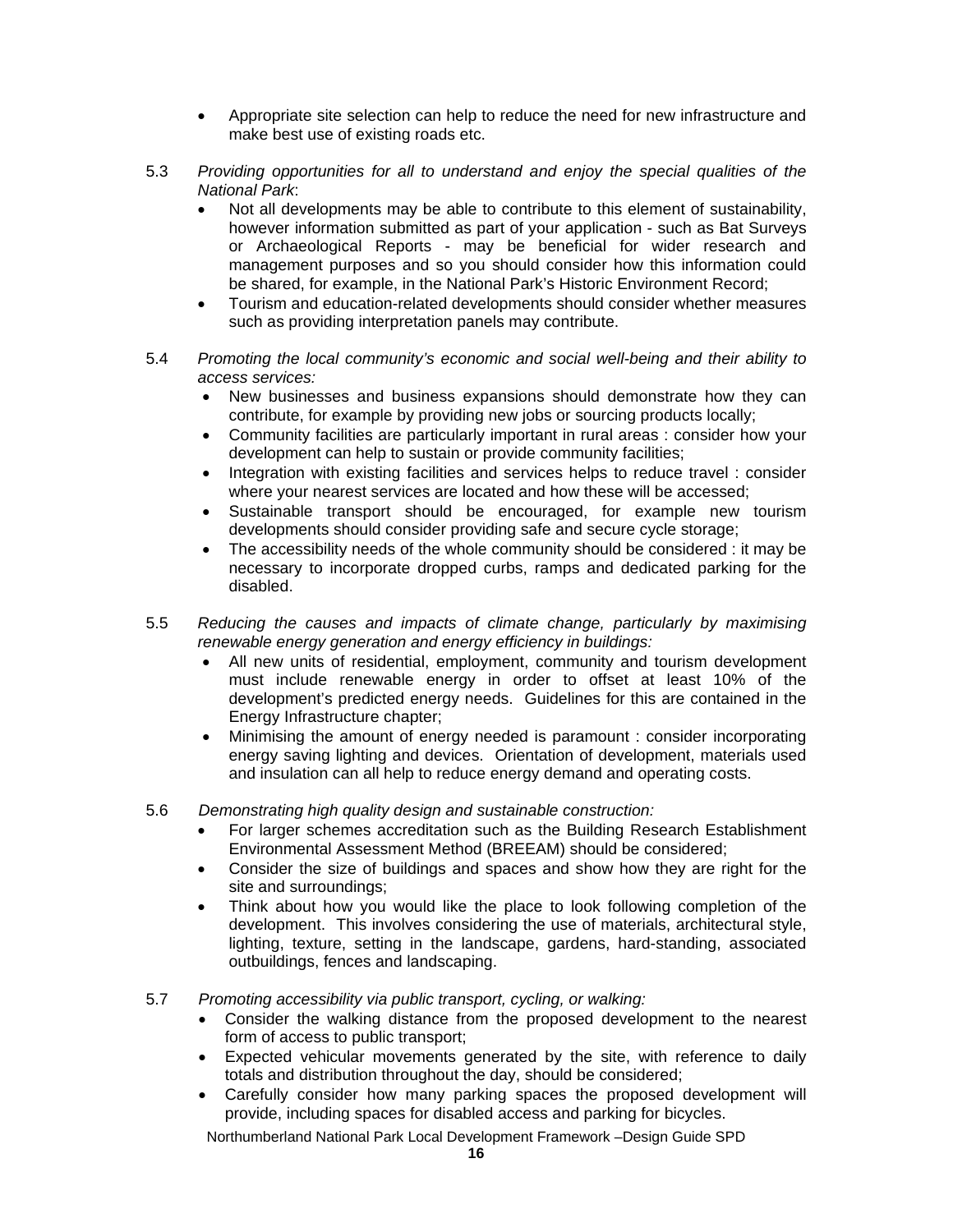- 5.8 *Conserving scarce resources:* 
	- Consider how the use of resources such as electricity and oil will be minimised on site : this could include, for example, energy efficiency measures and renewable energy generation;
	- Any excavated soil should be re-used on site where possible to reduce the need for transportation : it may be appropriate to use it as part of a landscaping scheme or to fill raised vegetable beds;
	- If any buildings are to be demolished as part of the development, consider how the demolition materials could be reused, either by salvaging materials or crushing them to provide hardcore. Major developments should also have a Demolition protocol - using the Institute of Civil Engineers Demolition Protocol methodology - and provide a target for reclaiming materials from the demolition site for re-use and recycling. It is important however to remember that hazardous substances must be disposed of appropriately;
	- Archaeological remains are a finite, non-renewable resource; carefully consider what impact your scheme may have on them.
- 5.9 *Conserving water resources, air, and soils:*

1

- Consider how your proposal achieves high water efficiency standards, incorporates the use of new technologies to recycle and conserve water resources and promotes the use of sustainable drainage schemes (for example : grey-water recycling or rainwater collection systems);
- If your proposal will affect air quality, consider how this can be eliminated or reduced : also consider the prevailing wind direction and whether re-orientating the development could help.
- 5.10 *Reducing the amount of waste produced and increasing the amount recycled:* 
	- For major development a Site Waste Management Plan should be produced using the methodology recommended by the Department of Trade and Industry;
	- Other developments should consider how, during the construction stage, waste materials will be reduced, re-used or recycled and should demonstrate how the proposed development aims to promote the recycling of waste;
	- All developments should consider the space requirements for refuse and recycling facilities / storage.
- 5.11 *Preventing inappropriate development in areas which are at risk of flooding or which contribute to the risk of flooding:* 
	- The Environment Agency can provide details of flood risk. In the worst case, certain types of development may be unacceptable in areas at high risk of flooding;
	- All developments should consider flood risk and how the impacts could be mitigated;
	- The increased risk of flooding caused by the development should be considered and simple sustainable drainage<sup>7</sup> measures such as increasing the amount of permeable surfaces, sustainable drainage or grey-water recycling should be incorporated where appropriate.

 $^7$  SUDS are an approach to managing surface water run-off which seeks to mimic natural drainage systems and retain water on or near the site. Part H of the Building Regulations 2000 establishes a hierarchy which encourages SUDS

Northumberland National Park Local Development Framework –Design Guide SPD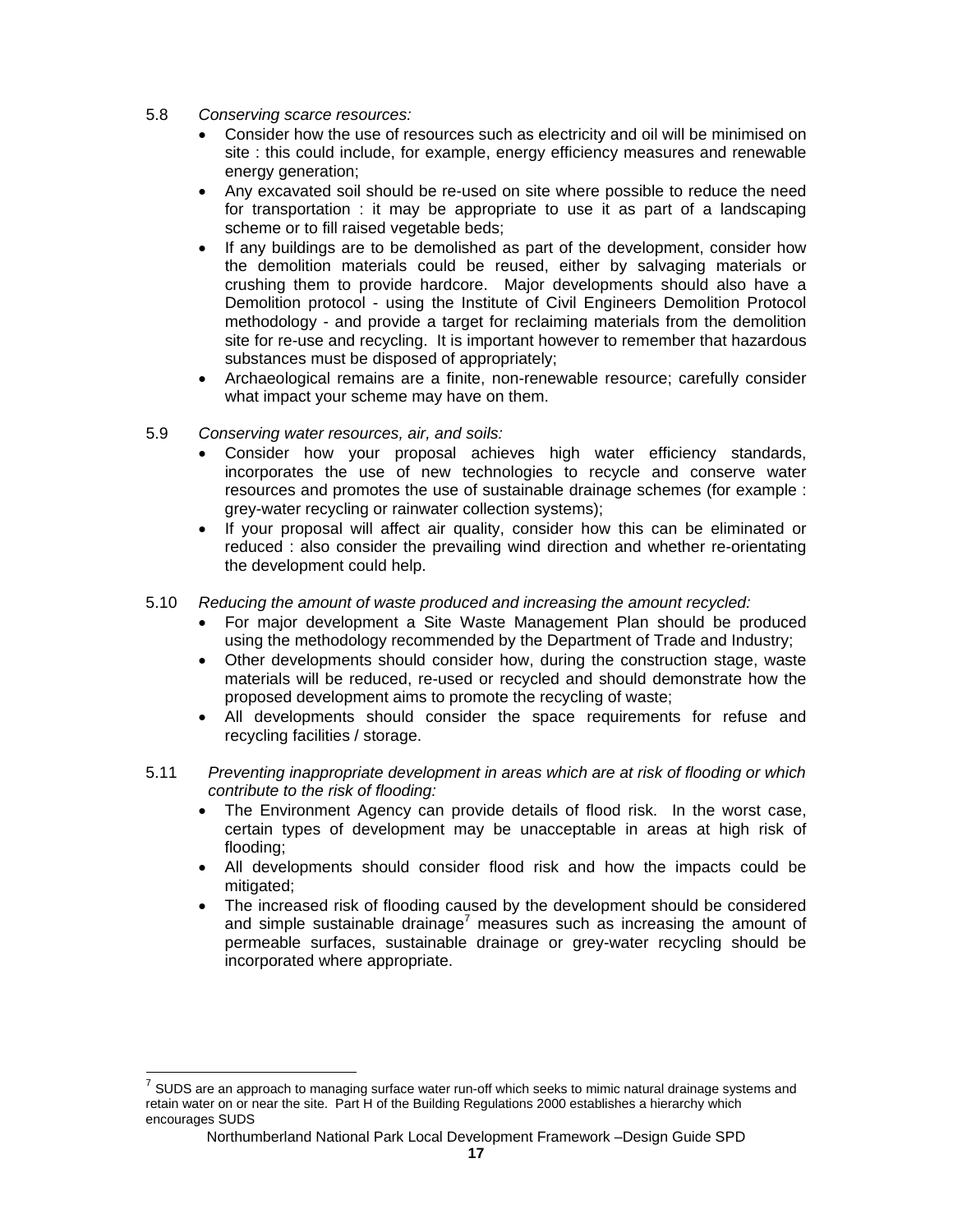# **6. Design Principles**

# **6.1 New Development**

## **6.1.1 Setting and Form**

The setting of a building is important and an understanding of this can be partly achieved by understanding the landscape around it as described in chapter 4 of this guide. Generally, a site can be categorised as either being in the *Open Countryside* or in a *Settlement*.

Design Considerations - *Open Countryside* 

- Care should be taken to consider the wider views both into and out of the development site;
- Development should sit comfortably within the landscape and take care not to harm views through appropriately coloured materials, including changes in colour due to weathering;



- Reflect the form of the surrounding landscape and buildings i.e. creating a linear form with ridge lines following the horizontal aspect of the landscape in valleys;
- Skylines are particularly important to distant views : care should be taken not to break the skyline as this would result in a very dominant building;
- Boundary treatment and landscaping should avoid a suburbanising affects.

Design Considerations – *Within Settlements* 

- Look at the rhythm and form of existing buildings and how your proposal will fit within this;
- Carefully consider the height, scale and massing in relation to surrounding buildings;
- Refer to any relevant village appraisals such as conservation area character appraisals or Historic Village Atlas documents to inform the approach;
- Appropriate boundary treatments and landscaping can often help to anchor the development into the wider setting as well as creating habitats/ managing an area for wildlife purposes;
- Consider opportunities for creating new habitats e.g. roosting or nesting spaces.

# **6.2 Conversions**

#### **6.2.1 Principles**

Almost all conversion schemes in the National Park involve a building previously used in agriculture. As agricultural practices change and farms are merged, traditional buildings are often no longer required for their original use. The appearance and character of these buildings is best preserved by retaining the original use or a closely related function, however this is often not financially viable. The change of use of such buildings can ensure they do not fall into disrepair. Policies contained within the Core Strategy provide guidance on what uses might be appropriate in a particular location. The guiding principle in any conversion is to retain as much of the original character as possible : it is, therefore, best to take a simple approach to alterations by making as few changes as possible in order to maintain form. In most cases, applications for the conversion of former agricultural buildings within the National Park may require relevant protected species surveys as part of the planning application.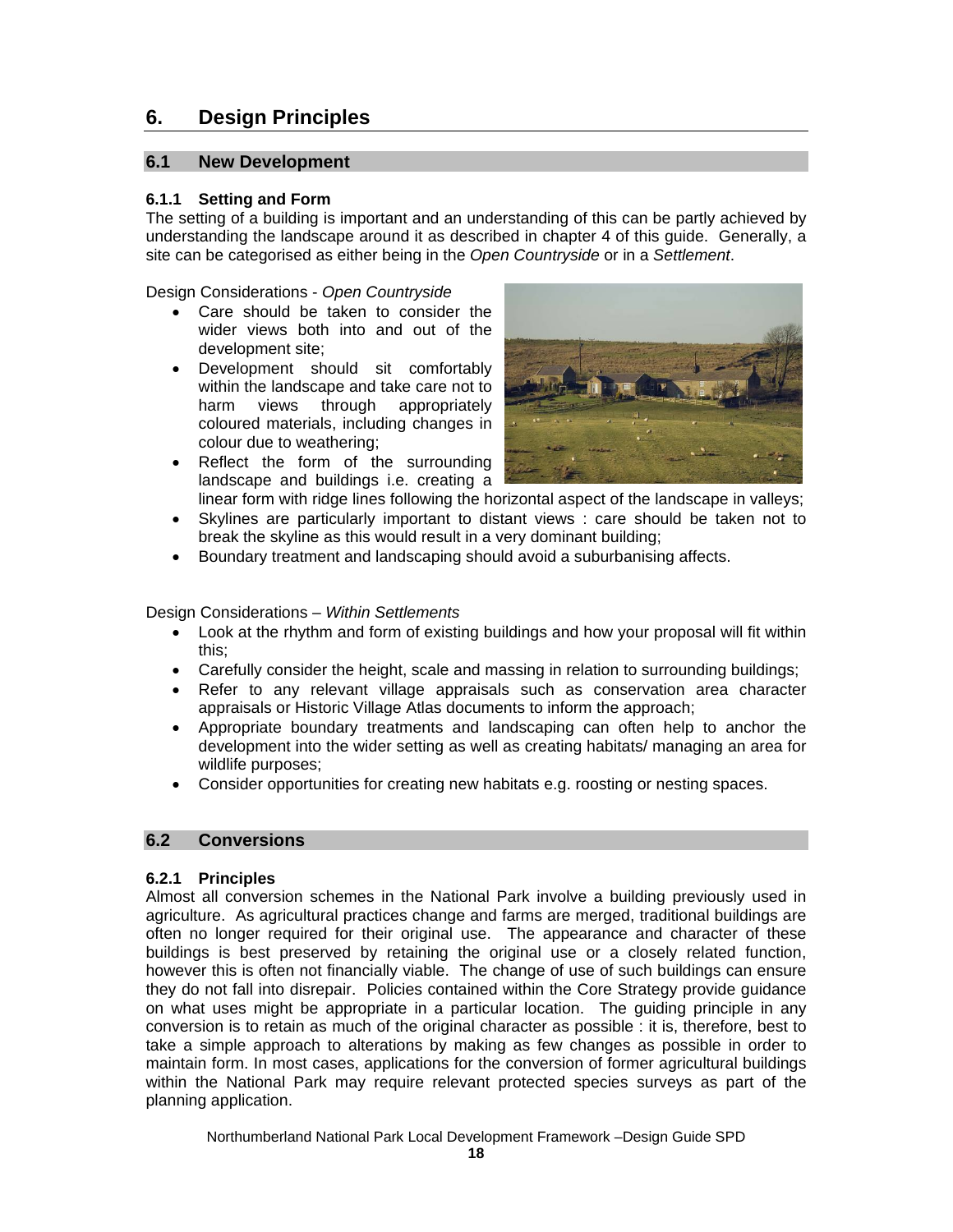# **6.2.2 Introducing Daylight**

Agricultural buildings usually have simple door and window openings, often associated as much with ventilation and access as with light.

Design Considerations:

- Where possible existing openings, including those previously blocked up, should be used first to avoid creating new openings
- New openings should try to reflect the pattern and style of existing openings;
- Where small roof lights exist, consideration should be given to their reuse;
- Light tubes which reflect light down a slim tube projecting though the roof space, enhancing its intensity in the process, may help to introduce daylight to areas where a window is not suitable.

# **6.2.3 Windows and Doors**

The design, appearance, colour and materials of windows and doors are particularly important in conversion schemes.

Design Considerations – *Windows* 

- They should reflect the nature of the building and its previous use. Windows should be made to fit the existing openings, rather than change the shape or size of the opening;
- If original windows remain, where appropriate consideration should be given to their conservation and repair rather than replacement;
- The colour of windows is particularly important : it is often best to follow the colour of windows in the existing building or nearby buildings (typically white);
- Ventilation slits often found in old barns can be glazed by fixing glass direct to the stone just behind the outer wall plane or on the internal wall. Attempting to fit a frame to a ventilation slit would waste light and detract from the traditional character.

Design Considerations – *Doors* 

- If the original doors remain, they are unlikely to be weather-tight and hence usually need replacing : their style and detail should be copied as closely as possible and any ironmongery could be retained and re-used;
- Large hemmel arches are a common feature in the National Park, their shape and form should be retained and they serve as a useful source of light and access;
- Frames within a hemmel arch could be set back from the outer plane so that from a distance the arch remains the dominant shape; and
- Subdivision of a frame is best achieved in thirds or fifths, with a vertical emphasis.

# **6.2.4 Chimney / Flues**

Depending on their previous use, buildings for conversion may or may not have existing chimneys or flues. Many heating systems will require some form of extraction and careful consideration should be given to its impact on the character of the building.

Design Considerations:

- Existing chimneys or flues should be used where possible;
- If there is no chimney stack, this could be incorporated internally so as not to detract from the gable, or a simple insulated flue painted black may be more appropriate;
- If the conversion is to a use which requires plant or machinery, this should be accommodated internally or in a position which causes the least possible visual impact such as in a modest extension to the existing building or free-standing outhouse.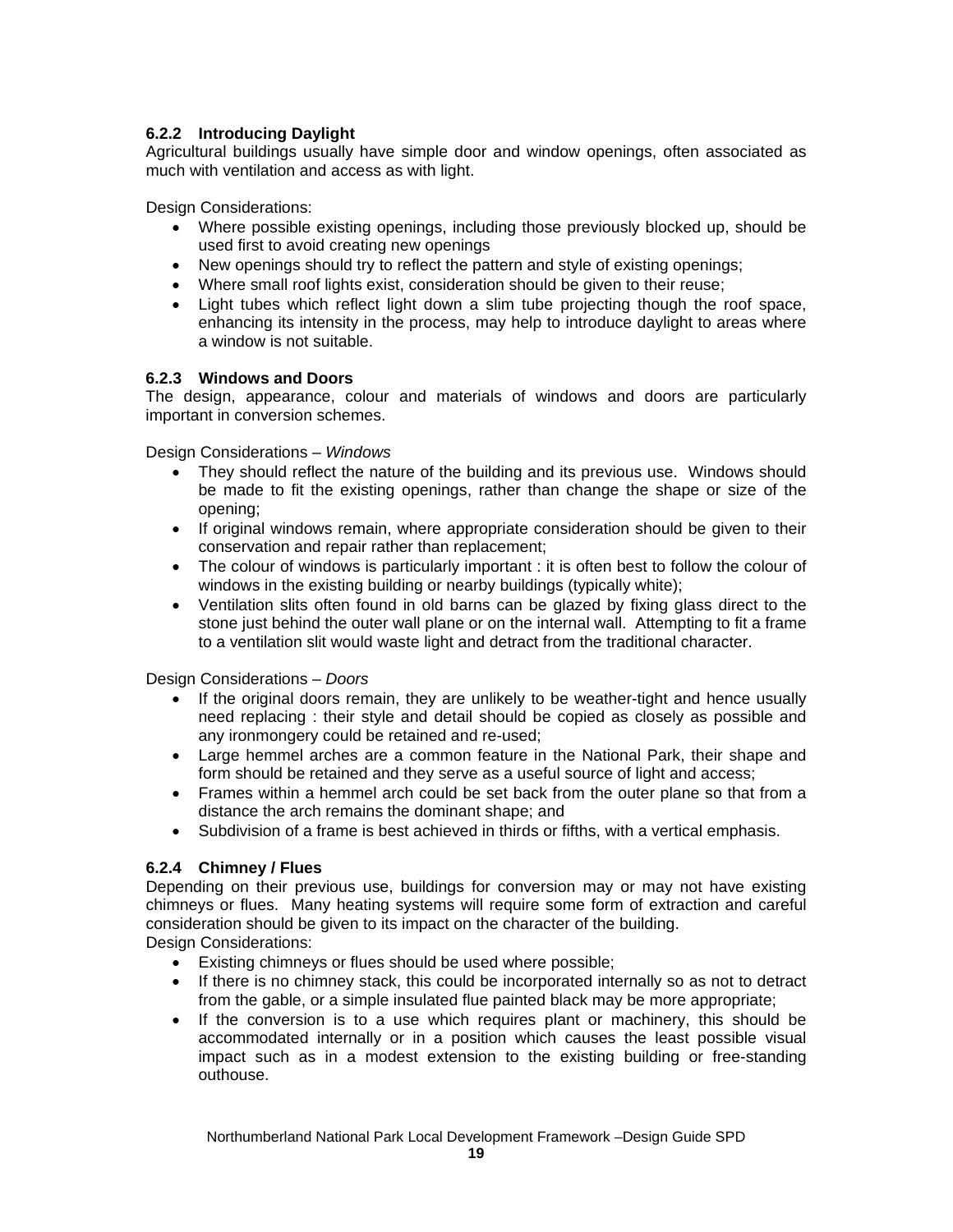# **6.3 Alterations and Extensions**

#### **6.3.1 Alterations**

Modern day living brings about various demands, which older buildings sometimes cannot meet. However, with careful consideration it is often possible to make minor alterations to improve the function of a building.

Design Considerations:

- Some minor alterations may be made without the need for planning permission. However, it is always best to check and if your property is a Listed Building it is crucial to check first;
- Protected species should be considered when doing any alterations, even where planning permission may not be needed e.g. conversion of roof spaces, re-pointing, or timber treatment to ensure that developers do not break the law in relation to protected species;
- Alterations should be done with care and should respect the character of the existing building;
- A particular problem in older buildings is light levels : internal reconfiguration of rooms can often help to increase the light levels, using existing openings is preferable and 'light tubes' may overcome the lack of existing openings.

### **6.3.2 Extensions**

Successful extensions not only respect character, but are subservient to the existing building in terms of height, scale and massing.

Design Considerations:

- Smaller buildings often have less scope for extensions, indeed buildings have a threshold point beyond which further extensions may significantly affect their character;
- How the extension joins the original building is important. This can often be helped by either making the entire extension extremely lightweight and transparent or by creating contrasting link;
- Ensuring the roof level of an extension is lower than that of the existing building and that the extension is no wider than the existing building are ways of achieving subservience;
- Following roof forms can help to create a rhythm and local buildings styles are important, however a hipped roof can sometimes help to reduce the overall massing of an extension;
- Consider the scope of the extension to incorporate renewable energy e.g. could a new roof incorporate Photo Voltaic or Solar Panels?

# **6.3.3 Porches**

Porches are very much a domestic feature, however they are not very common on older buildings in the National Park. As a porch is usually constructed on the primary elevation of a building, care should be given to its design.

Design Considerations:

- The addition of an internal door may serve the same purpose as a porch in reducing heat loss, etc. and could be a more cost-effective solution;
- Roofing and walling materials which match the existing building may help to respect character;
- A porch is usually centred around an entrance door and the door's narrow vertical emphasis may help to influence the height, width and scale of a porch;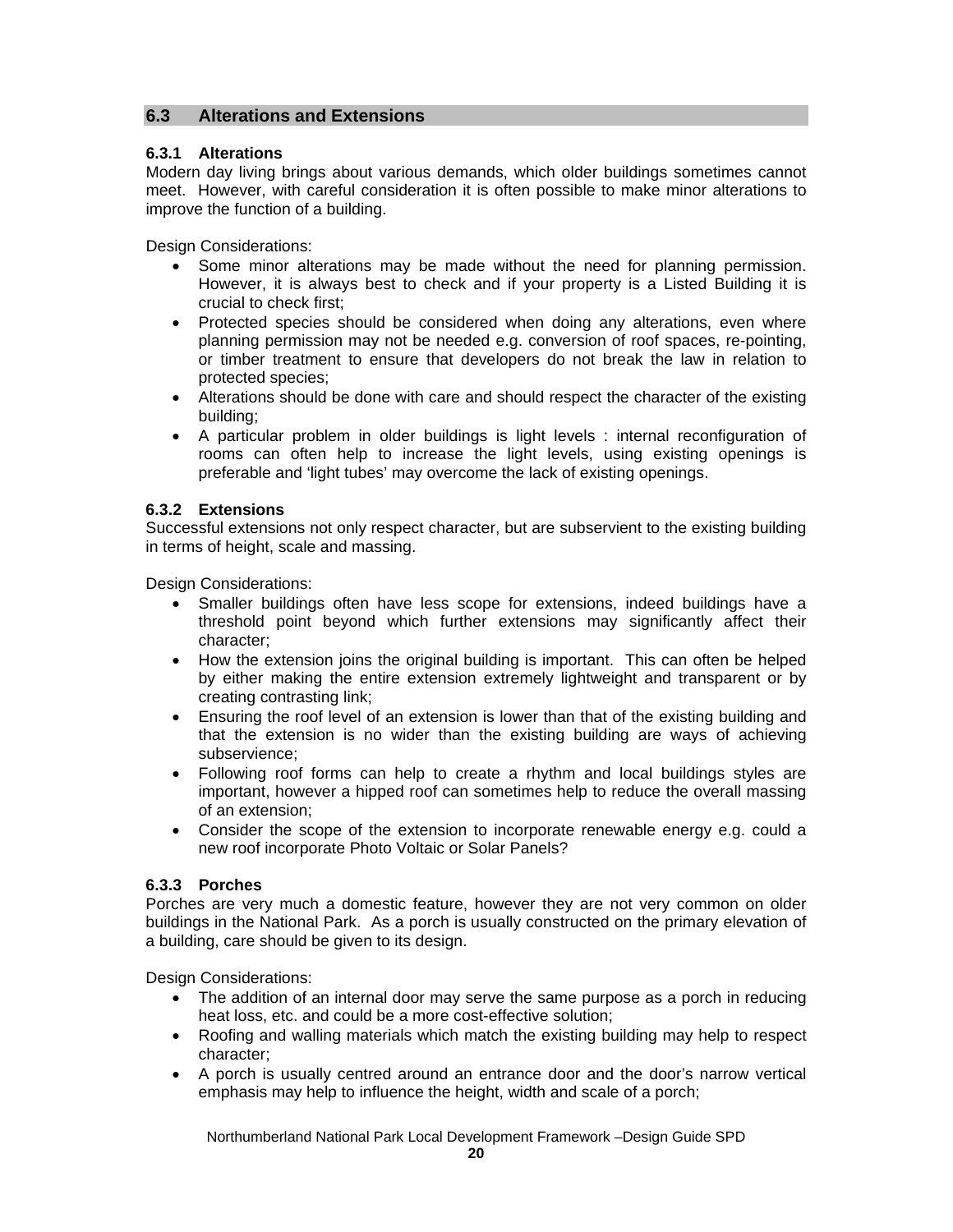• If a front porch is not appropriate consideration could be given to using an alternative entrance on another elevation.

# **6.3.4 Conservatories / Sun Rooms**

Conservatories / Sun Rooms are becoming increasingly popular as extensions to existing dwellings. As well as the design considerations below, the considerations relating to extensions area also relevant to conservatories / sun rooms.

Design Considerations:

- The function of a conservatory / sun room dictates the need for large areas of glazing : however, consideration should be given to a solid roof which allows for additional levels of insulation;
- Consider the glazing patterns often a vertical emphasis can help to visually 'anchor' the sun room;
- A 'dwarf wall' is helpful to incorporate a damp proof course. However, making this relatively small - as shown below - can allow for greater areas of glazing and thus a more visually 'light weight' structure;
- 'Transparent' conservatories can very often cause least disruption to a visual appreciation of the host building;
- Try to ensure that existing windows are not 'cut across' by the new roof line and that they are still accessible for repair and maintenance.



# **6.4 External Works**

# **6.4.1 Principles**

Assimilating development into the wider landscape can be aided by carefully considered landscaping. Both hard and soft landscaping should add to a development and its setting, not detract from it. The approach to landscaping is partly dictated by the site, its orientation, soil types, slope and exposure, etc : however, mistakes can be avoided by looking at what works locally. Whether in association with the siting of a new building or the increase in size of an existing plot, very careful consideration should be given to the extent of any curtilage created.

# **6.4.2 Hard Landscaping**

Hard landscaping includes boundaries such as walls and fences, and hard surfacing such as paths, driveways and patios, etc. Hard landscaping, if done correctly, can help to visually anchor a development into the wider landscape, particularly where treatments such as stone walls form an element of the existing landscape character.

Design Considerations:

- Site boundaries should reflect surrounding character, for example if dry stone walls are common then this is likely to be the most appropriate boundary treatment;
- Fences may be a cost effective approach to boundary treatments and to be successful they should be kept simple and perhaps agricultural in appearance;
- External areas in a conversion scheme are often best left undivided;
- Retaining walls serve a specific purpose and their functionality is important : however, consideration should be given to the facing material;
- Hard surfacing should be kept to a minimum and fulfil a specific purpose : where possible, it should be created from a permeable material;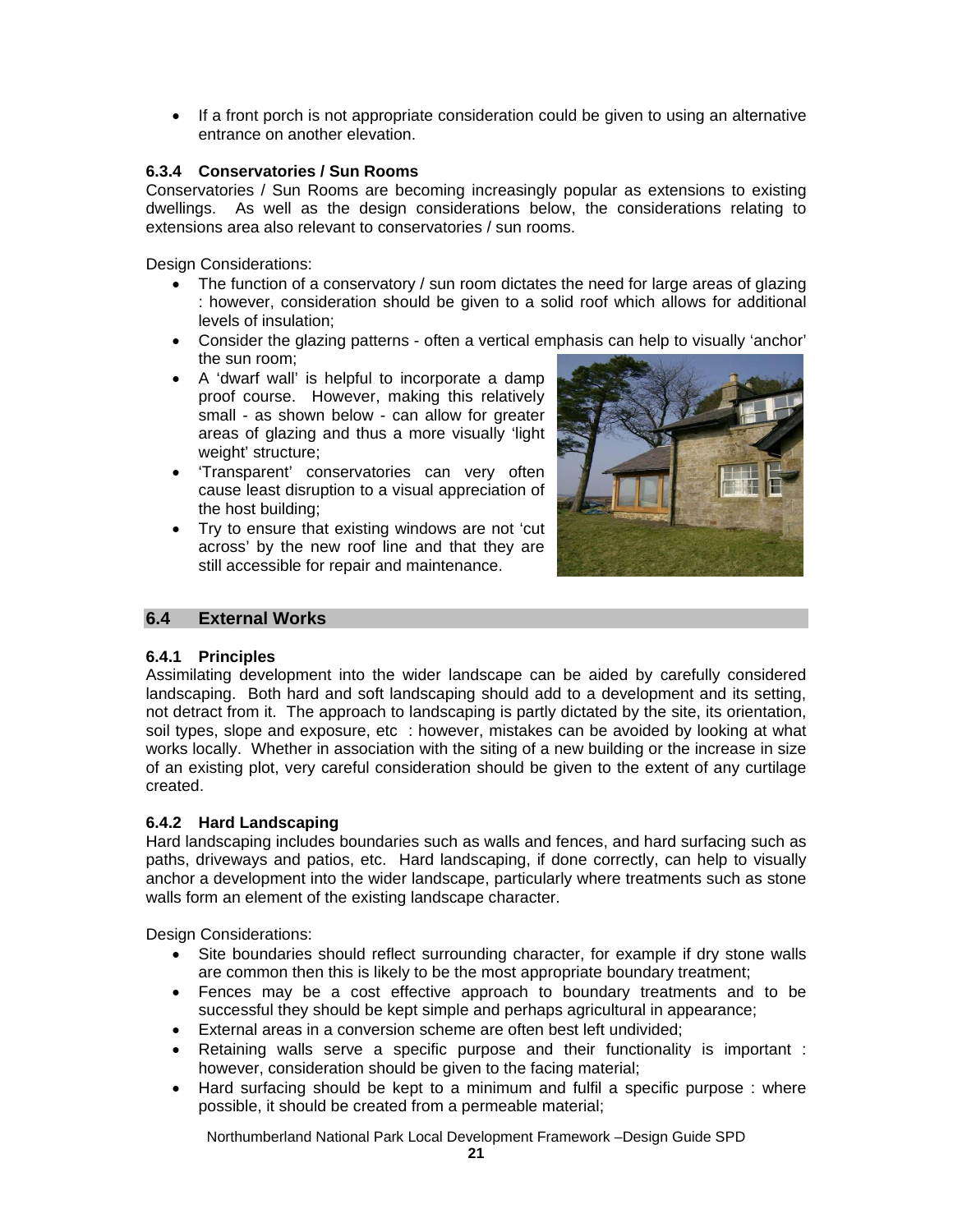• A narrow path made from stone flags and sets skirting around the edge of a property may be useful for access and maintenance;

# **6.4.3 Soft Landscaping**

Soft landscaping includes trees, hedges, plants and natural vegetation. The most cost effective and successful approach to soft landscaping will see the retention of existing trees, hedges and other vegetation. Although often the full benefits of new planting will not be realised until trees approach maturity, successful soft landscaping will help a building sit comfortably within the landscape and its surroundings.

Design Considerations:

- Careful observation of local vegetation and dominant native species, can help soft landscaping schemes appear more natural and avoid costly mistakes;
- Tree surveys may be necessary as part of a development and would help to inform working practices, e.g. avoiding the storage of materials under a tree canopy where root damage could be caused;
- New trees and shrubs should be planted with regard for their mature height and spread, including the root system which can cause severe damage if insufficient space is made for the species chosen;
- Consideration should be given to the care needed to ensure any new planting survives and serves its intended purpose;
- Soft landscaping can also be beneficial for wildlife, for example, native trees and shrubs support native insects and berry-bearing species can provide a food source for birds and small mammals. Planted areas that link to other natural features such as hedges, ponds and ditches can be important corridors for many species including bats;
- Simple landscaping can help to avoid suburbanisation of the countryside.

# **6.5 Energy Infrastructure**

# **6.5.1 Principles**

The use of renewable energy technology is encouraged by Core Strategy Policy 25: Renewable Energy and Energy Efficiency. Indeed, Policy 25 states that all new development units of residential, employment, community and tourism development will be required to embed renewable energy sources to offset at least 10% of the development's predicted energy requirements. This guide provides an introduction to some of the most popular technologies available. Technologies change over time and further information can be found on the Energy Saving Trust website. It is important to ensure that renewable energy complements and not adversely impacts upon the character of a building or settlement. Further guidance on embedding renewable energy within historic buildings is available from English Heritage - Climate Change and your home.

# **6.5.2 Solar Water Heating and Photovoltaic's**

Solar panels generate hot water from solar energy. A secondary heat source such as a conventional boiler or immersion heater is then used to make the water hotter, or to provide hot water when solar energy is unavailable. Around 5 square metres of roof space is needed, which should face east to west through south and receive direct sunlight for the main part of the day. Alternatively, if you do not have a south facing roof and if you have space, you could install two panels, one facing east and one facing west - but this will make installation more costly.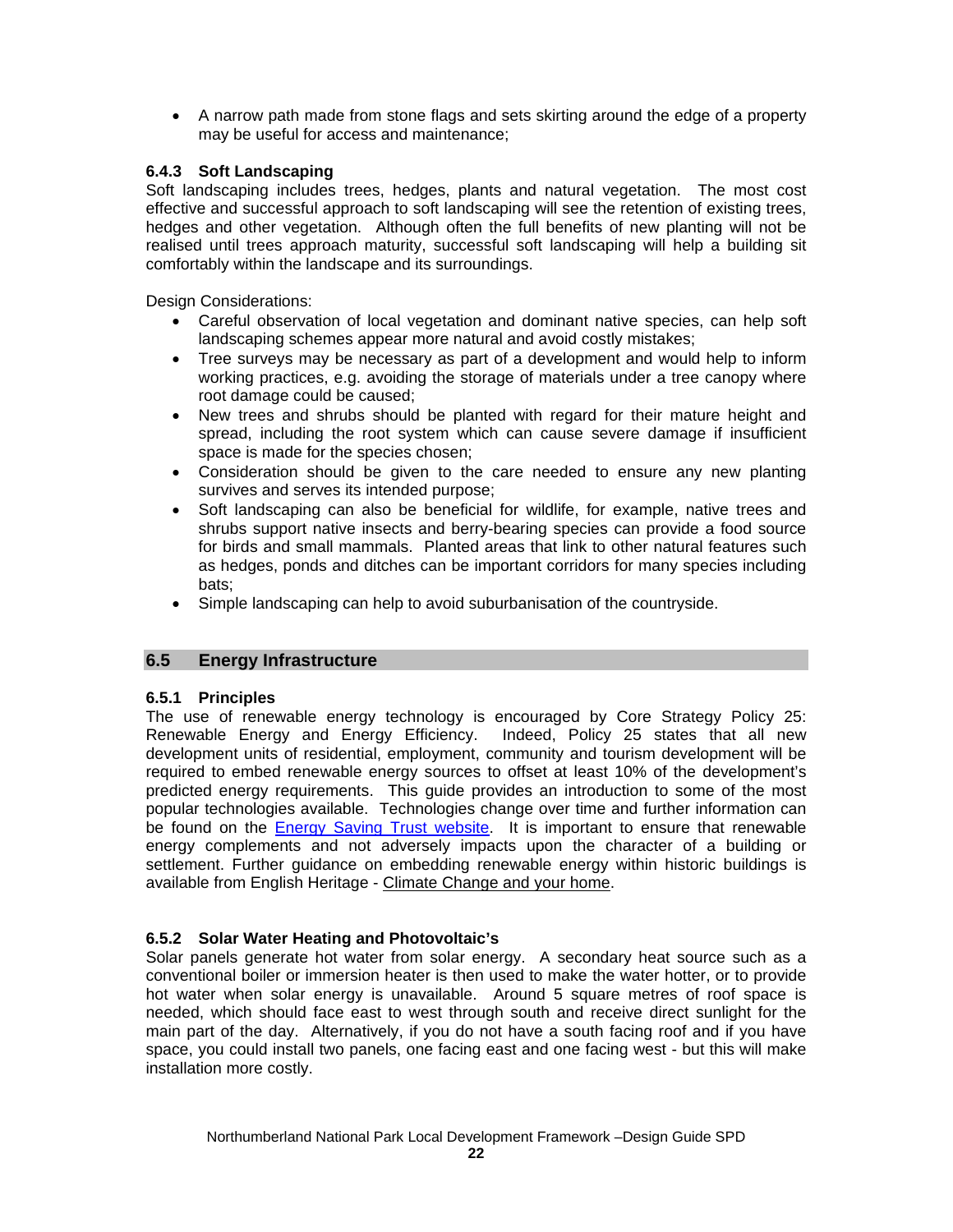Photovoltaic's generate electricity from solar energy. The optimum positioning for photovoltaic panels is the same as for solar panels. It is possible to incorporate photovoltaic's into a roof or facade as part of the design concept. They can be used innovatively by being encapsulated in glass roof panels or make up roofing tiles.

Design Considerations:

- Where possible, try to use non-shiny materials that integrate well with the existing roof;
- Avoid installations which extend above the roofline by using technologies that can be installed flush with the roof, where possible;
- Locate the installations away from prominent or important views, such as on the rear of buildings or on outhouses;
- Advice should be sought from qualified persons on potential impact of installation upon protected species, such as bats. Timing of installation avoiding the bird breeding and bat hibernation and maternity periods can help;
- Site the installation to match the position of windows or other similar features on the existing building or surrounding buildings;



If panels are to be free-standing, where possible they should be kept within the curtilage of the building and careful consideration should be given to the cables needed to transmit energy back to the building. Overhead cables may cause a visual impact but in areas of high archaeological sensitivity they may be the only solution.

# **6.5.3 Small- to Medium-Scale Wind Energy**

Small-scale individual wind turbines are becoming an increasingly regular sight in the National Park, particularly on remote farms. Small-scale not only refers to the height of the turbine but also the amount of energy it provides - typically for just one dwelling (up to 6kw). Medium-scale turbines may, however, be a solution to a community need or to serve more than one dwelling or a business use (sometimes up to 50kw). The erection of wind turbines must be undertaken in a manner that keeps the environmental impact to a minimum whilst still ensuring they provide sufficient power. Sensitive siting and design can reduce visual intrusion and play a part in making these installations an accepted feature.

Design Considerations:

- Turbines should be located close to and visually related to existing buildings, manmade structures or against a back-drop of trees to assimilate well with the surroundings, provided there is no impact upon bats;
- Sighting turbines, as a general rule of thumb at least 50m away from linear features such as hedges, ditches, streams and other potential feeding areas such as ponds and woodlands can reduce impact on protected species;
- Care should be taken to ensure that these are sited so as to not have an adverse impact upon any Listed Buildings or a Conservation Area, Scheduled Monument or their setting;
- The height to blade tip of the turbine should be appropriate to the height of any nearby buildings and structures, and generally no more than 50% higher than the closest buildings;
- Turbines should be designed to minimise the visual impact through use of an appropriate colour. Colours such as semi-matt white, off white or grey can help to blend the turbine with the sky, and green or black could help to blend with the trees or hills;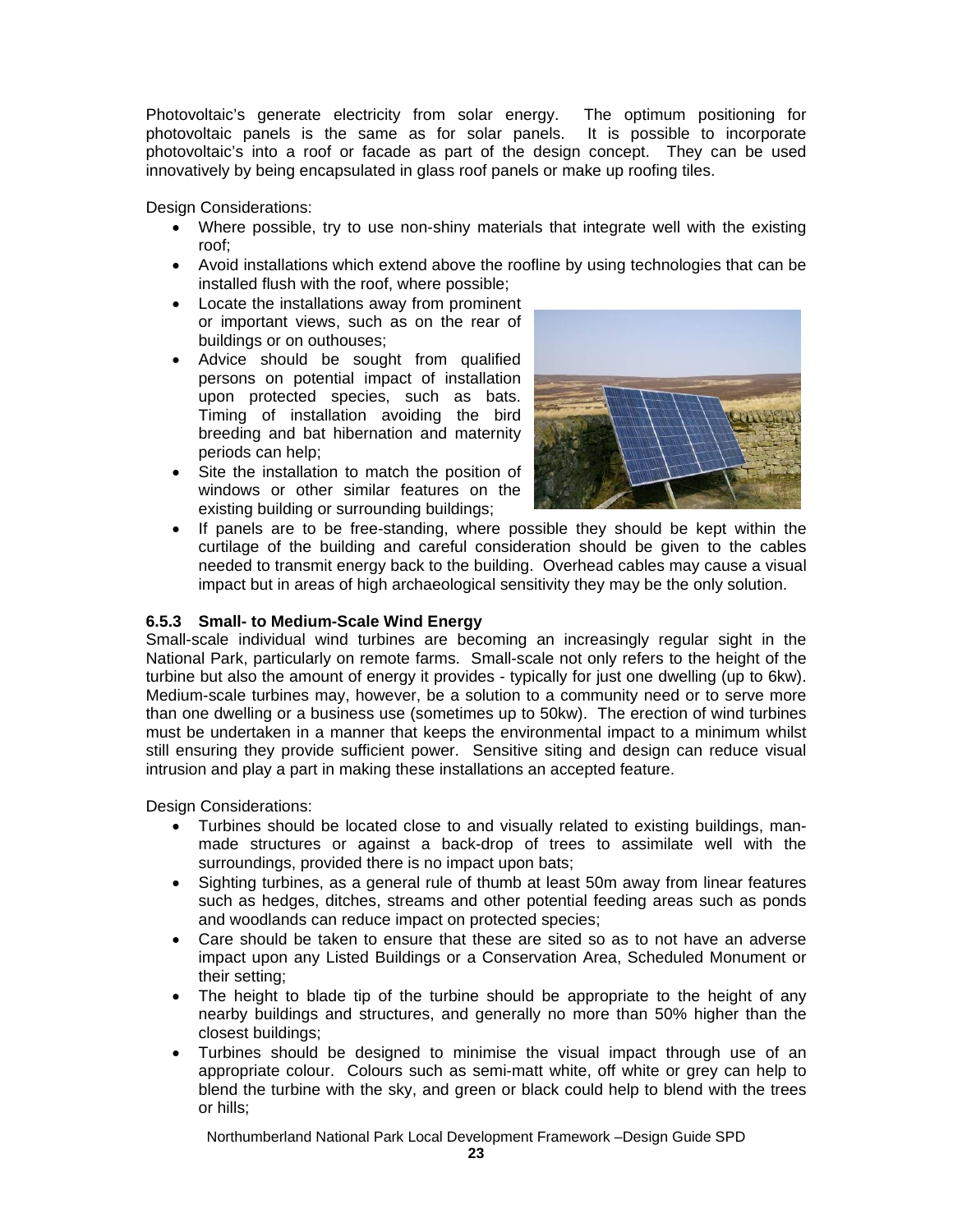• Development ancillary to the turbine (such as access tracks or machinery housing) should be constructed using materials appropriate to the locality and should be sited to have minimal visual impact (including through the use of screening) and consideration should be given to undergrounding any Grid connection.

# **6.5.4 Biomass**

Biomass fuel sources are varied, some are purpose grown such as miscanthus and others arise from a wide range of organic waste sources. In Northumberland National Park, domestic use biomass usually takes the form of wood pellets, wood chips or wood logs. Burning of wood fuel releases no more  $CO<sub>2</sub>$  during combustion than that which has been absorbed during the growing phase, so the system is considered to be carbon neutral. The transport of fuel can add emissions and should be considered; therefore locally sourced wood fuel is essential. There is a growing network of suppliers across the National Park and surrounding areas.

Design Considerations:

- Equipment and fuel storage should utilise existing buildings where available, otherwise they should be located so as to minimise visual impact;
- Consideration should be given as to how deliveries of fuel or timber will be made and / or how products will be taken from the site;
- Use the smallest size flue possible (subject to meeting Building Regulations requirements) and locate this to minimise visual impact and colour the flue to blend with the background.

# **6.5.5 Micro Hydro Power**

Rivers and streams have traditionally been a source of power generation in the National Park, and with recent technological improvements hydro power is becoming increasingly more efficient. A small-scale turbine is positioned in a stream or river to produce clean renewable energy : small-scale turbines can be placed in existing rivers or streams to generate electricity from a renewable source. Potential sites are hilly areas with spring-fed streams. The available power is related to the flow rate and the difference in level (head). Lower head systems - i.e. with a shallow gradient - are possible, but may require additional infrastructure, while systems with a sufficient fall can be more efficient, even with a lower volume of water.

Design Considerations:

- Use existing buildings where they exist for housing machinery, particularly any historic buildings that were previously used for this purpose, or consider undergrounding the equipment/ grid connection, subject to ecological and archaeological assessment;
- Where possible, locate the plant away from the river if it could be better screened;
- Use materials traditional to the area to construct any new buildings;
- Bury the pipeline and restore the ground.

# **6.5.6 Geothermal**

Used to supply low level energy heating and / or cooling, requires an adjacent area of free land in which to bury pipework coils : if there is an area of open land associated with the building, then a ground source geothermal system could be considered. Low grade heat from the ground is converted to temperatures suitable for space heating, to provide a viable alternative to the use of fossil fuels. Temperatures in this system tend to be slightly lower than for a conventional heating system, and would therefore not be considered suitable for domestic hot water. This is, however, ideal for use with under floor heating. There are minimal design issues once geothermal is in operation. Surveys to determine the extent or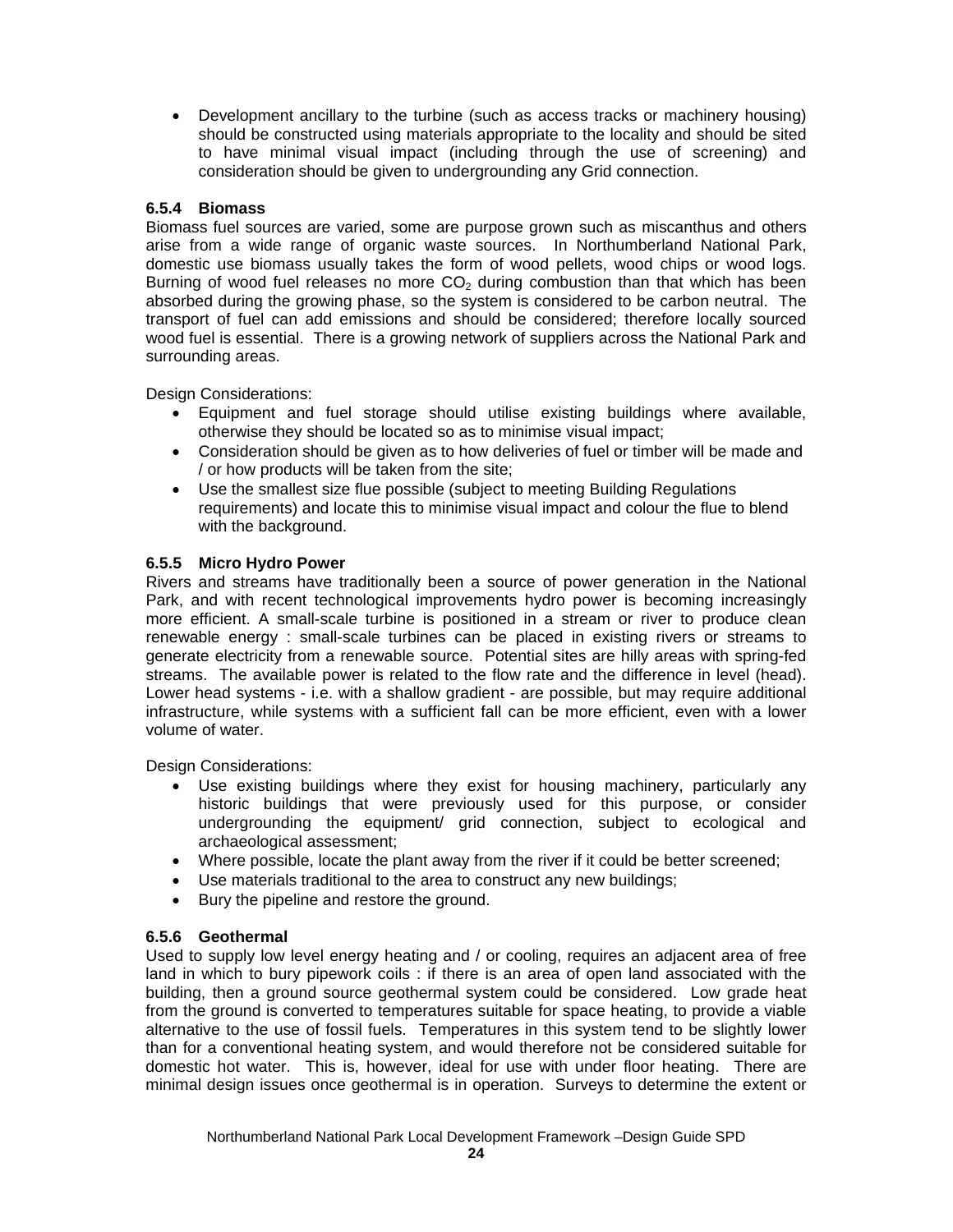discount the presence of protected species, important habitats and archaeology should be undertaken as they could strongly influence the location and/ or viability of the scheme.

# **6.6 Economic Development (including Agriculture)**

# **6.6.1 New Farm Buildings**

New farm buildings typically tend to have large, wide span shallow-pitched roofs of factory frame and panel components, which are rapid to erect and provide a cost-effective solution. These new buildings can, however, have a very significant impact on the open landscape of the National Park and are difficult to integrate with older farmstead buildings. Guidance on farmstead development is available on the Farmstead Toolkit website and the Regional Character Statement. Infill amongst existing buildings has many cases spoiled their character and the spaces between them as well as inhibiting the full benefit of the new. If badly sited or poorly detailed, even small buildings can be intrusive.

Design Considerations – *Siting:*

- Primary considerations are the availability of land in a suitable location for the intended function. It may be appropriate for a building to be located near to the user's dwelling but away from others so as to avoid impacting on amenity;
- In order to avoid an extended track and hard standing it is usually preferable in functional terms (as it is visually) for a new building to form part of an existing group rather than stand isolated;
- Massing and orientation in any situation must be carefully handled so as not to swamp the existing group, and allowance should be made for future expansion even if the current development is seen as the last addition needed;
- Try to use the existing land form to ensure that a new building does not detract from distant views or break the skyline by setting it against a hillside, for example;
- Existing mature trees could be used as screening;
- Consider surrounding buildings and their orientation and roof lines : it is likely that existing buildings have been orientated with consideration to the form of the landscape;
- If protected species are present on site or there is a strong chance that they are present, it is likely that you will be required to produce a protected species survey as part of your application;
- If a new access road is required, this should respect the surrounding topography.

Design Considerations – *Materials:*

- In sensitive or particularly prominent sites, the use of traditional materials is preferred: however, it is accepted that cost and functional considerations may inhibit this;
- Where non-traditional materials are proposed, the sustainability and visual impact of those materials is an important consideration;
- Vertical slatted 'Yorkshire Boarding' is an attractive, durable material which is easily fixed and replaced and which weathers well.

Design Considerations – *Colour:*

- The appropriate use of colour will help to reduce any adverse visual impact a new structure may have;
- Large expanses of colours which are lighter than the general tone of the landscape in which the building would be situated should be avoided;
- The roof is usually the most dominant feature of a building when seen as a feature of the wider landscape, and should generally be darker in colour than the walls;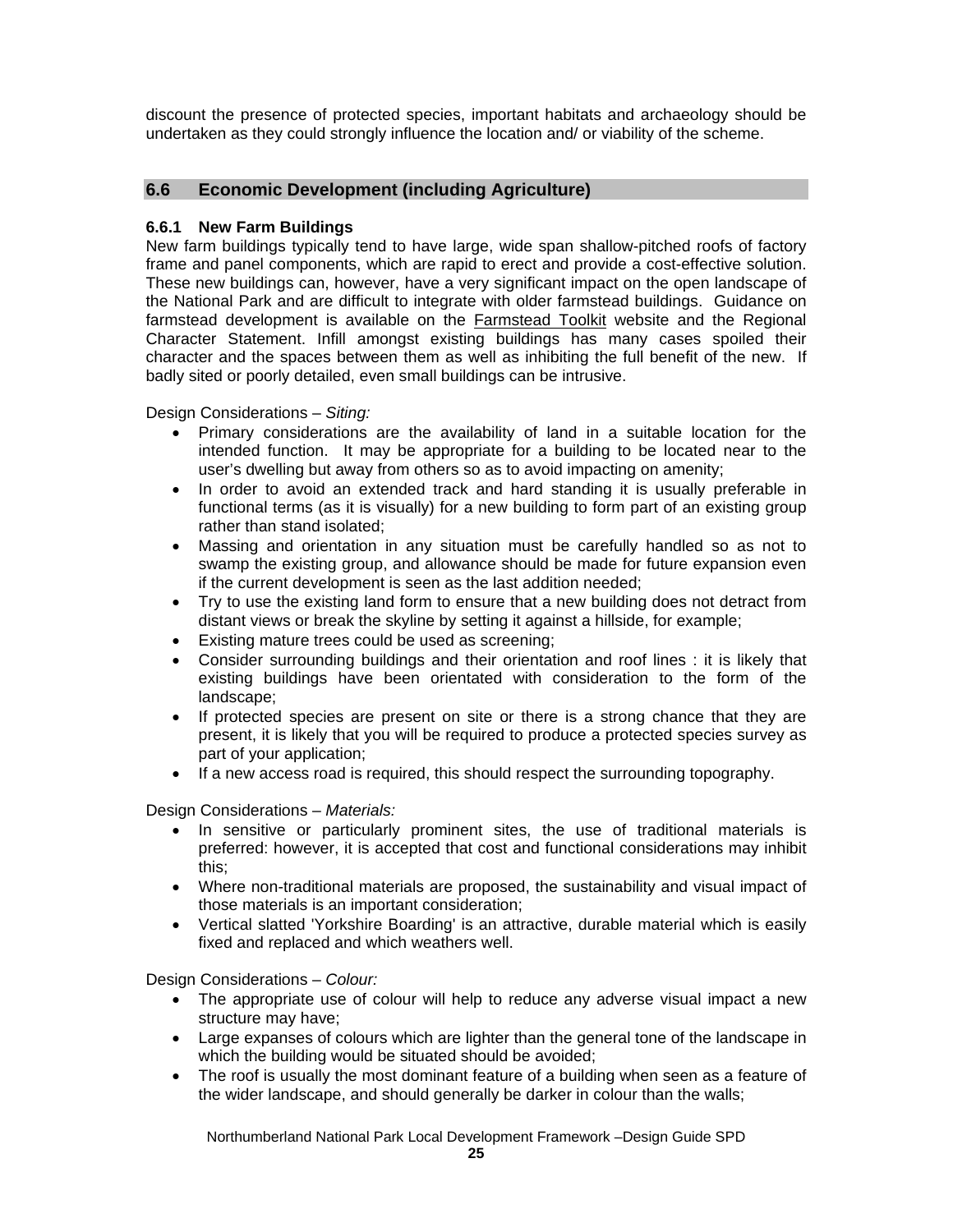- If roofs are designed to overhang slightly at eaves level, they will not only protect the cladding by reducing rain penetration, but will create a shadow line, making a building appear less conspicuous;
- If roof lights are needed, care should be taken as to whether they can be sited on a less prominent side of the building;
- Care should be taken over the selection of colour and greens especially lighter ones - should be avoided, as they tend to clash with natural greens.
- In most locations, some of the best colours for roofs are either dark grey (BS 18-B-25), dark brown (BS 08-B-29), or slate blue (BS 18-B-29), depending on the type of landscape and the colours of existing roofs in the vicinity;
- As a general rule, the colours of external walls should be 'earth' colours such as browns, ochres and greys, similar to those of the soil of the surrounding land.

Design Considerations – *Landscaping:*

- Existing trees and shrubs should be retained and used as screening where appropriate;
- Spoil from site excavations can be used for ground shaping and earth mounding around the building, provided that slopes are kept shallow to avoid abrupt changes in angle which can tend to make the mounding look like an artificial bund which can be as incongruous as the building itself;
- Consideration should be given to additional landscaping the issues raised in section 6.4 should be applied.

# **6.6.2 Other Economic Development**

As the countryside changes and farming diversifies, there may be an increased demand for buildings associated with other economic uses such as timber processing and equinerelated activities, for example. Design considerations for buildings relating to economic development are similar to those for agricultural development.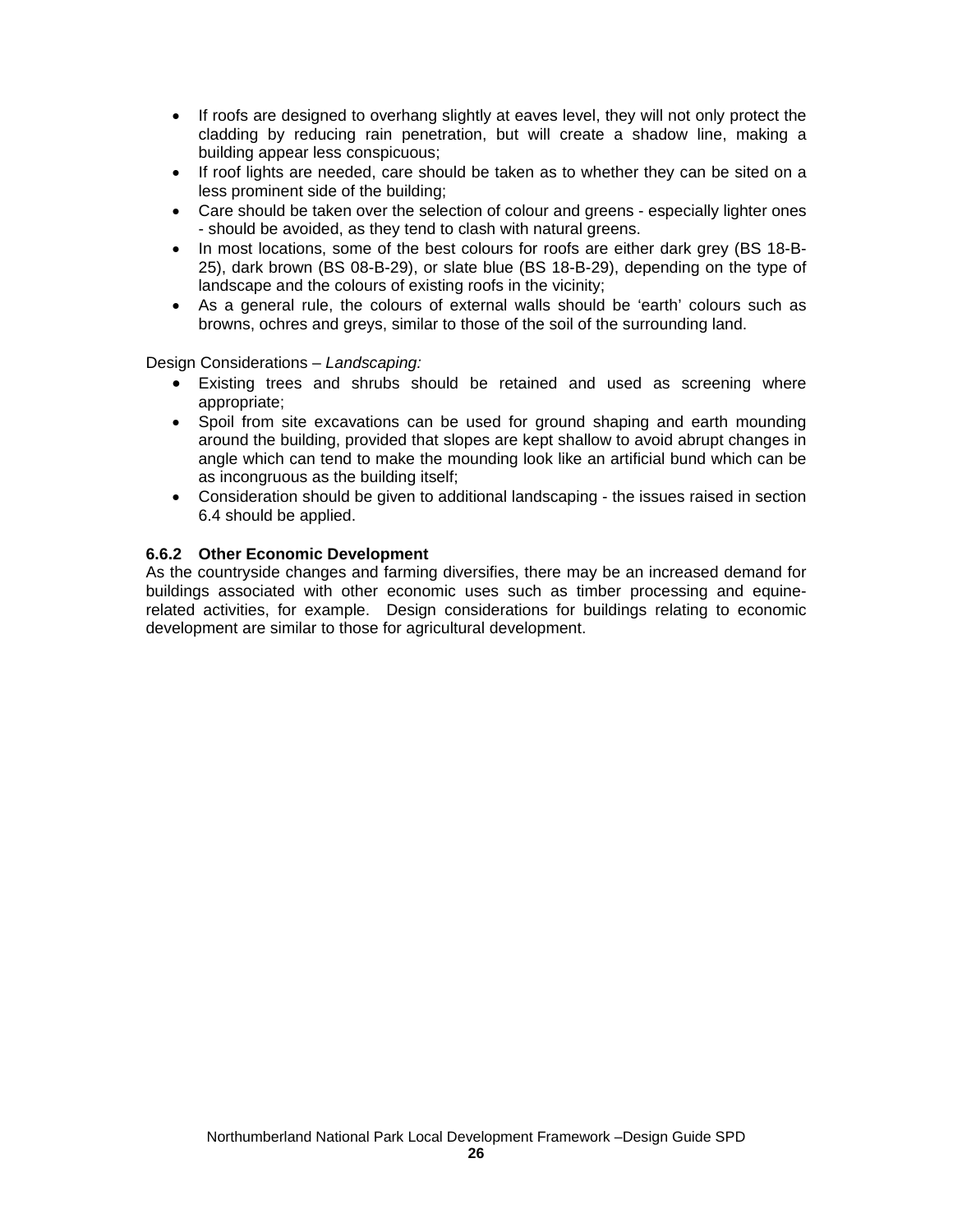# **Appendix 1 - Further Information**

**The following topics are not covered in great detail in this Design Guide : however, further information and advice is available from the National Park Authority.**

#### **Archaeology**

If a proposed development is likely to affect a site of archaeological interest, the Authority can require measures to be taken to protect or record the site. In some cases this may involve conservation of the remains *in situ*; in others, professional archaeologists may need to record what is found on site before it is lost.

If appropriate, the Authority can require developers to undertake an archaeological evaluation of their site before the application is determined. The results of this will inform how the remains are dealt with at later stages in the development. We strongly advise contacting the Authority's Historic Environment Officer regarding the archaeological potential of any site as soon as a development is being considered and certainly before an application is made.

### **Listed Buildings**

If your property is listed or you suspect it may be listed, it is always best to check as there might be extra requirements or obligations. The Planning Team or Historic Environment Officer at Northumberland National Park Authority will be able to advise you whether or not a property is listed and what that means to you.

#### **Landscape Character**

A Landscape Character Assessment has been produced for the National Park and is available on our website. A Landscape Supplementary Planning Document is currently being prepared.

#### **Tree Conservation**

Some trees and groups of trees within the National Park are protected by tree preservation orders (TPOs). The Planning Team can advise you whether a tree is protected by a TPO and will give further information as to what that means.

**The following topics are not covered in this Design Guide : however, further information and advice is available from the relevant bodies.**

#### **Building Regulations**

Designers and applicants should ensure that Building Regulations requirements have been fully complied with and all necessary consents obtained. Approval under Building Regulations does not constitute planning permission, and vice versa. Please contact the Building Control Officer at Northumberland County Council.

#### **Highways**

Designers are advised to take into account the requirements of the appropriate Highway Authority in a manner that is compatible with National Park requirements. Within the National Park the Highway Authorities are the Highways Agency and Northumberland County Council.

#### **Flood Risk**

Some areas of the National Park lie within flood risk areas, contact the Environment Agency for further details.